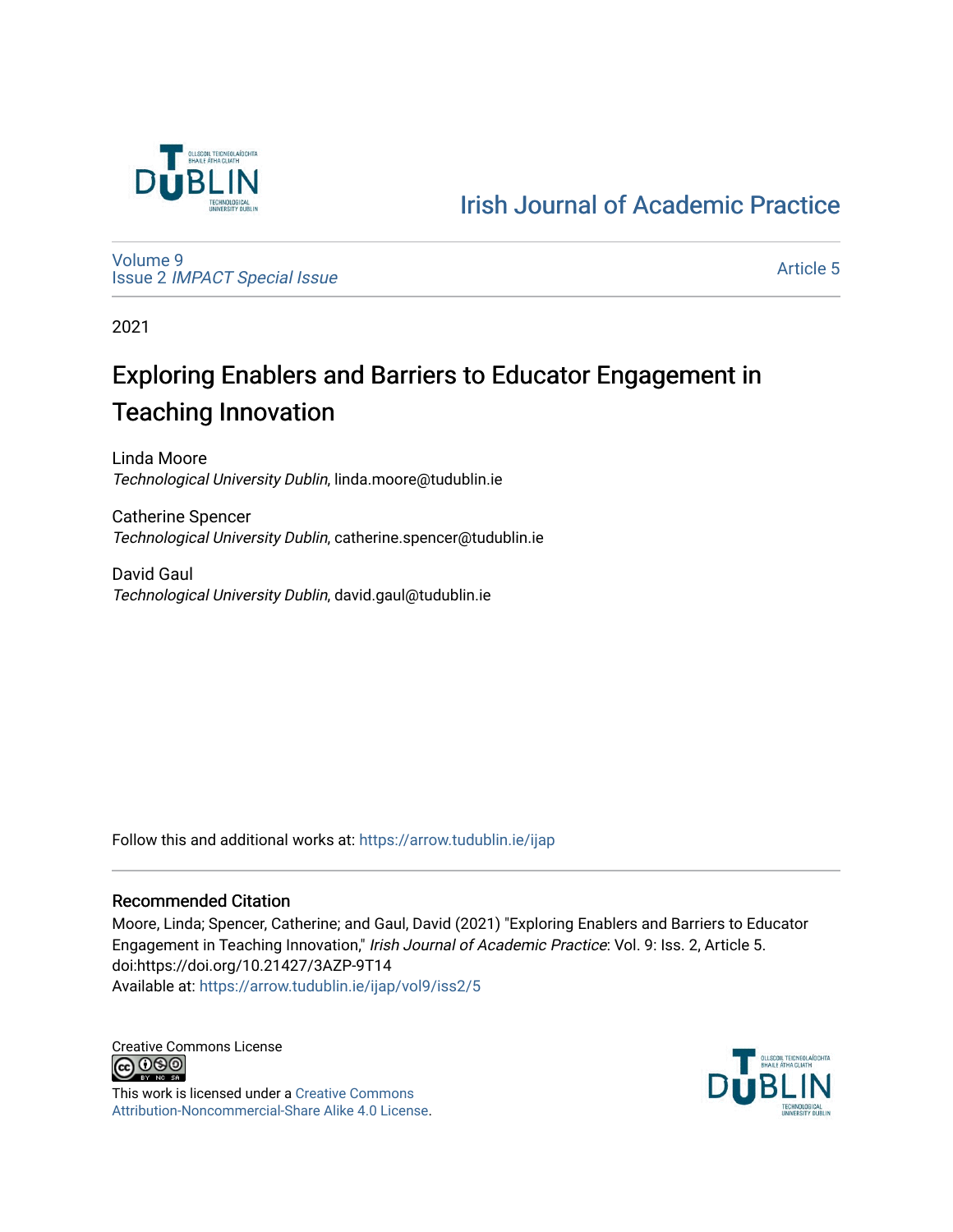#### **Exploring Enablers and Barriers to Educator Engagement in Teaching Innovation**

Linda Moore, Catherine Spencer, David Gaul TU Dublin linda.moore@tudublin.ie

#### **Abstract**

This paper explores the literature related to educator engagement in teaching, learning, assessment and feedback innovation (further referred to here as 'teaching innovation') in higher education institutions, describing the main enablers and barriers to innovation. These include consideration of formal and informal learning opportunities for educators, the role of management and leadership, as well as recognition and reward systems, teaching-research conflict, workload and time demands, and policies and procedures. These are examined within the Job Demands-Resources (JD-R) model as job resources and job demands to facilitate understanding of how these may influence educator engagement in teaching innovation in interaction with each other, as well as the educator's personal resources. Literature-informed recommendations are also made on how higher education institutions can create an organisational climate conducive to educator engagement in teaching innovation.

**Keywords**: teaching innovation; engagement; job demands; job resources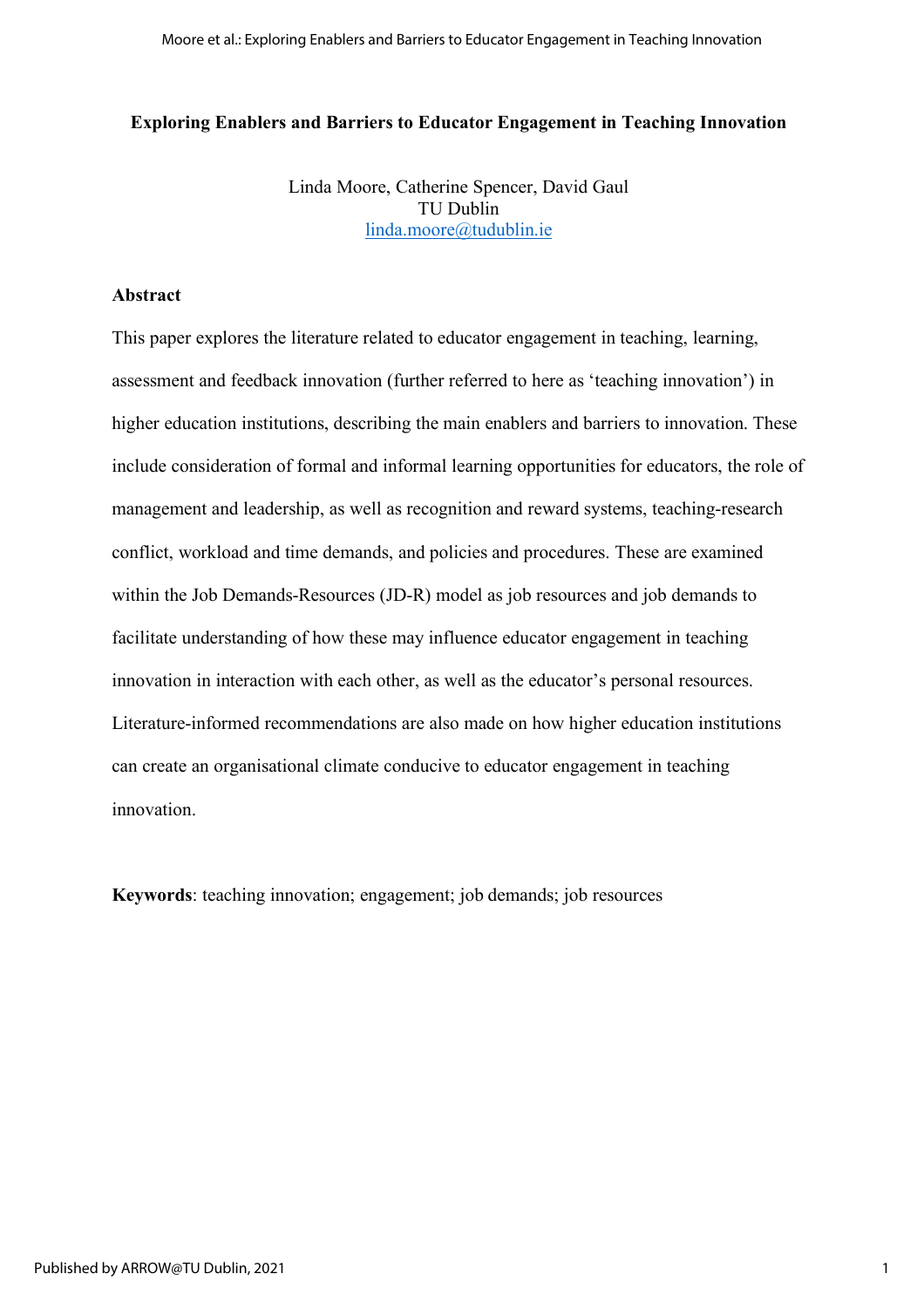#### **Introduction**

The IMPACT project at the Technological University (TU) Dublin centred on the development of strategically aligned, sustainable processes and infrastructure to maximise the impact of TU Dublin's teaching and learning practices on the student and staff experience. We led the 'Integrate' work package, undertaking research into the university's current teaching and learning strengths, while identifying areas for future development in alignment with the TU Dublin's new Education Model Principles. This work also included researching funding recipient experiences of developing innovative teaching and learning practices within the university, as well as showcasing these projects. Our involvement in the IMPACT project led to us engaging with wider research into enablers and barriers to educator engagement with innovative teaching practices in higher education institutions (HEIs). It is hoped in the future to develop this research further by exploring the lived experiences of educators engaging in innovative teaching, learning and assessment practices in HEIs.

Educator engagement in teaching innovation is imperative to facilitate the ongoing advancement of academic programmes in alignment with institutional, national and international higher education (HE) policies to foster student engagement, while developing creative and innovative skills applicable to knowledge economies (Jaskyte *et al.*, 2009; Smith, 2011; Zhu *et al.*, 2013). 'Teaching innovation' is used here to be inclusive and representative of teaching, learning, assessment and feedback innovation in an HEI. University educators are therefore under increasing pressure to design, develop and engage in innovative teaching practices to promote optimal student learning environments and to equip students with the knowledge and skills needed for their post-graduation workplaces (Cao *et al.*, 2020; Walder, 2017). The literature on teaching innovation in universities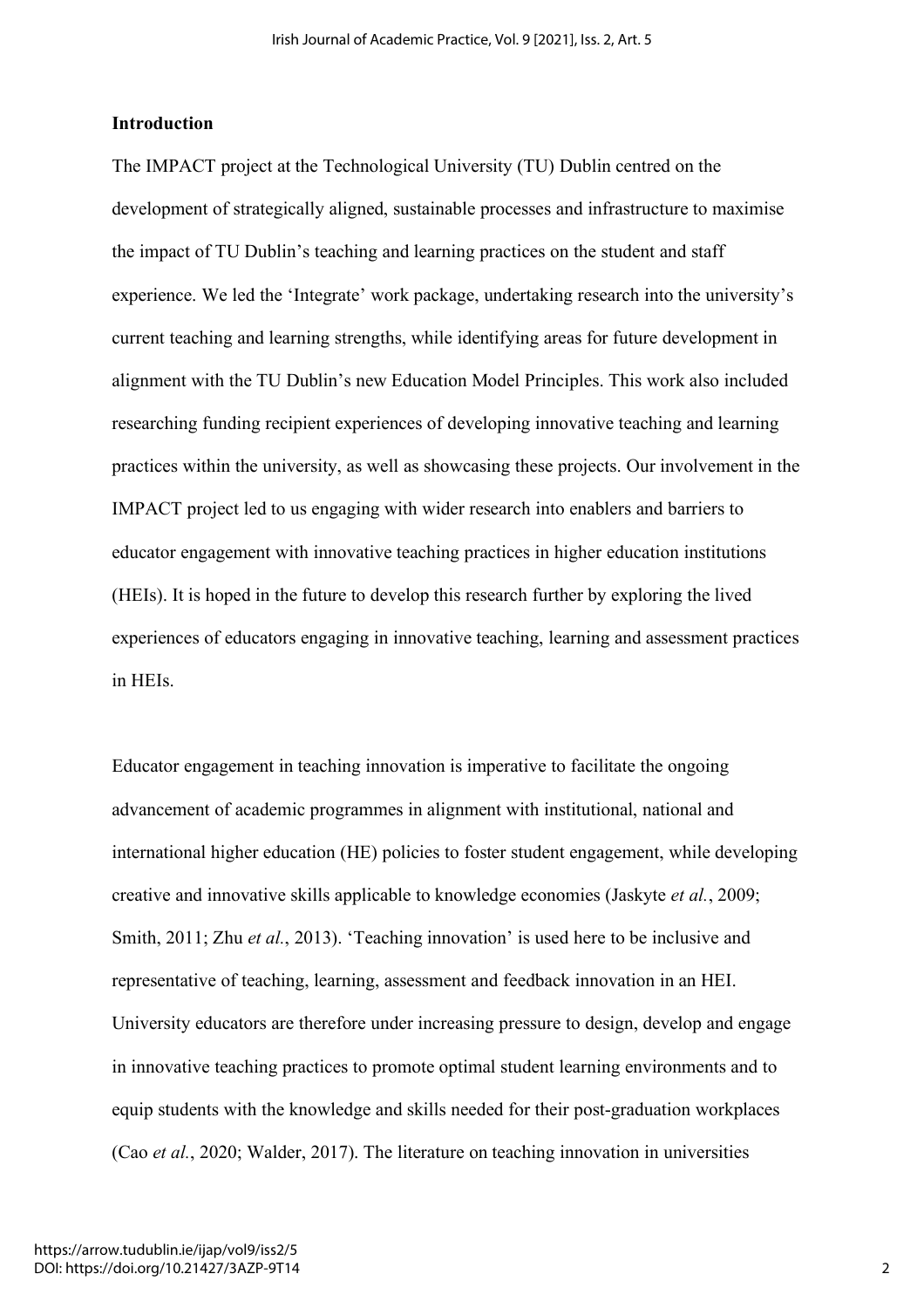favours pedagogical innovation processes, with a lesser emphasis on the organisational cultural features that influence educator innovation and creativity (Winks *et al.*, 2020). These organisational characteristics that may either support or impede educators in engaging in innovative teaching practices are explored here within the Job Demands-Resources (JD-R) framework of employee engagement and motivation (Bakker & Demerouti, 2007; Demerouti *et al.*, 2001). The aims of this paper are as follows:

- First, it aims to use the JD-R framework to promote understanding of how workplace features and characteristics interact with each other and the individual educator to create an organisational climate conducive to educator engagement and motivation with respect to adopting innovative teaching behaviours.
- Second, it serves to identify potential enablers and barriers to educator engagement in teaching innovation as presented in the research.
- Last, we provide literature-informed recommendations on how a supportive organisational environment can be created to enhance enablers and ameliorate barriers to educator engagement in innovative teaching practices.

This paper commences with a description of what 'innovation' is in higher education, as well as the role of educators in fostering such innovation. This is followed by a description of the JD-R model as a theoretical framework for the exploration of enablers and barriers to teaching innovation in an HEI environment. The characteristics strongly influencing innovation, as identified in the literature, are then discussed as possible enablers or barriers to teaching innovation, framed within the JD-R model. Lastly, a summary of recommendations for promoting teaching innovation within HEIs is given.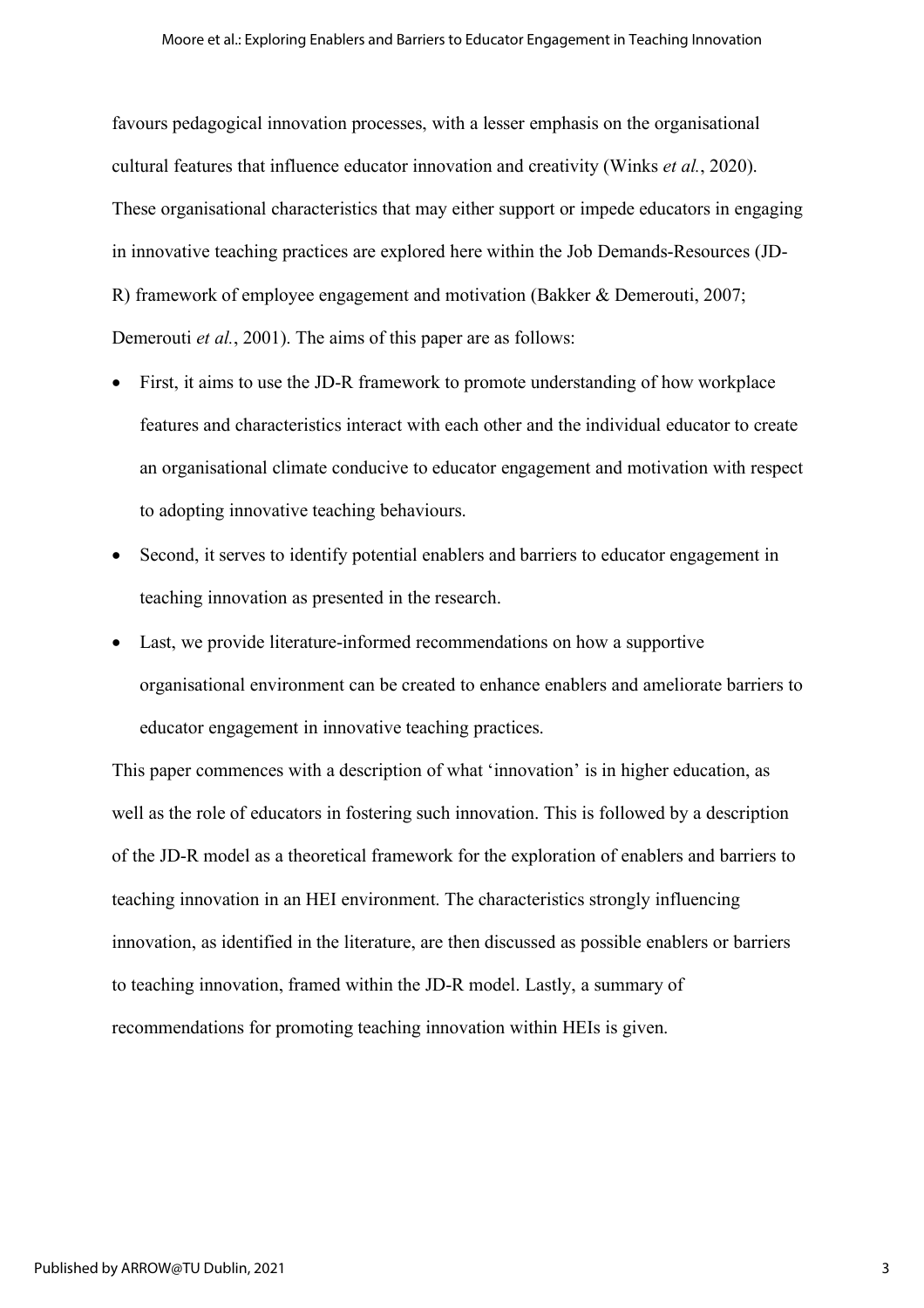#### **Educator innovation in HEIs**

'Innovation' and 'change' are often used in an interchangeable manner in HE (Smith, 2011, 2012), with educators being the "agents of innovation and change" (Bennett *et al.*, 2018:1015). Gilbert *et al.* (2021) adopt a description of innovative pedagogies as being planned and intentional, 'new' compared to what has been done before and created with the intention of improving student learning and achievement. This is consistent with Looney's (2009) suggestion that innovative teaching approaches should be student-centred and constructivist, encouraging the development of cross-curricular thinking, knowledge synthesis and reasoning to promote a high-quality education experience for students. Gilbert *et al.* (2021:126) further suggest that we consider "pedagogical innovation as a process rather than an outcome and innovative teachers as people who engage in that process". Educators undertaking development and maintenance of pedagogical innovation on a sustainable basis are strongly influenced by the extent to which the HEI supports such activities (Gilbert *et al.*, 2021). HEI's thus need an organisational climate that encourages educator attempts to improve teaching and learning (Hannan, 2005). The JD-R model, framing this exploration of enablers and barriers to teaching innovation in HEI environments, is described next.

# **Job demands resources (JD-R) model**

This model is a widely recognised theoretical framework in organisational behaviour literature (e.g. Bakker, 2017; Carlson et al., 2017). It is highly flexible and has been used to explain and explore the relationship between job characteristics, the organisational environment and employee well-being, including engagement and motivation, across a wide range of occupational and cultural settings (Cao *et al.*, 2020; Van den Broeck *et al.*, 2010). While the JD-R framework has been applied to HE settings (Bakker *et al.*, 2005; Cao *et al.*,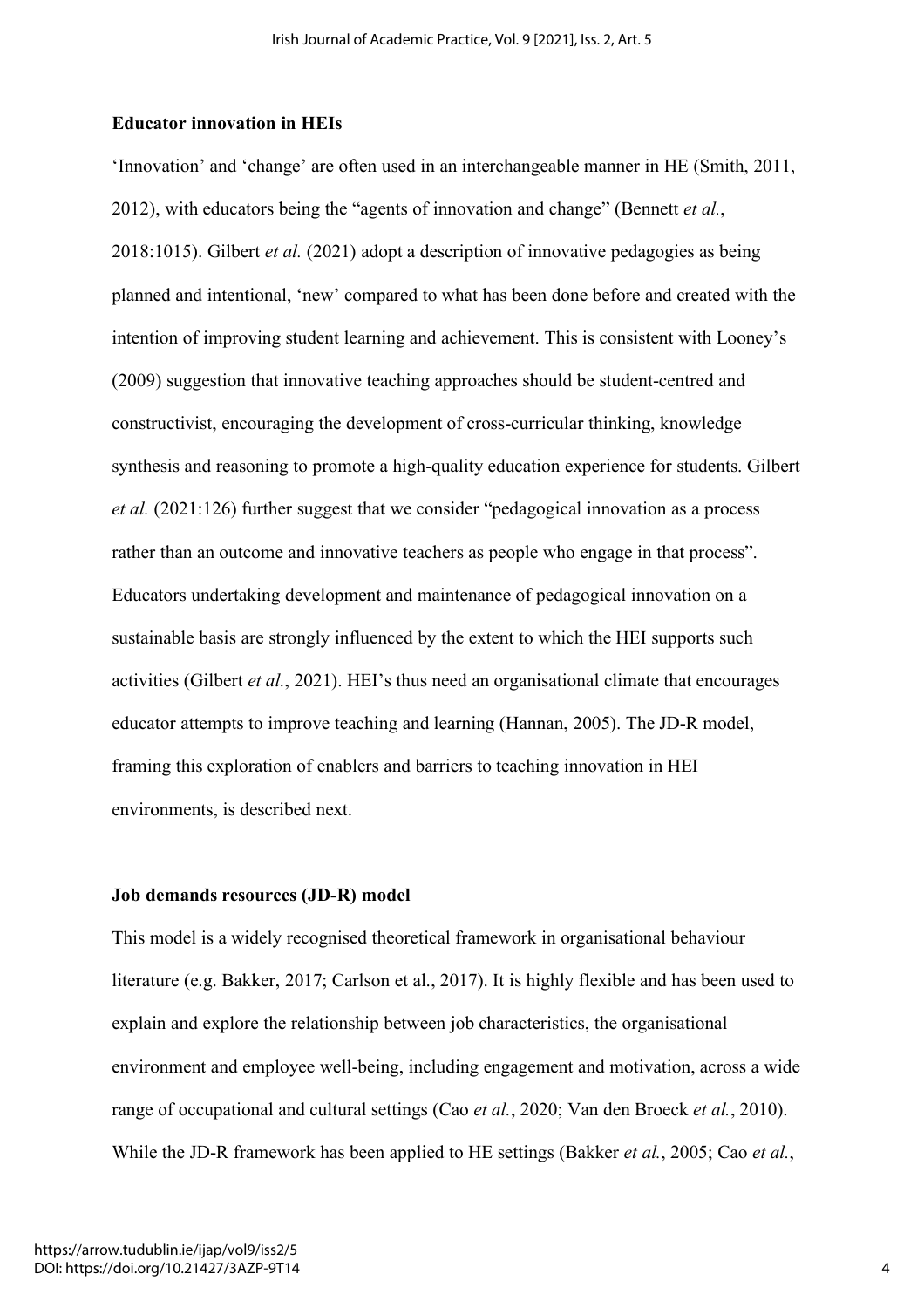2020; Mudrak *et al.*, 2018; Torp *et al.*, 2018; Xu, 2019), only Cao *et al.* (2020) used this framework to investigate negative and positive indicators of innovative teaching, thereby supporting its use in this discussion. We also draw on other literature sources addressing workplace motivation, engagement and innovation, both in HEI's and other types of organisations.

The JD-R model assumes that all work environments have physical, social and organisational characteristics, with the combination of these being unique to each organisation. These characteristics can be categorised as either 'job demands' or 'job resources', which are represented as two separate pathways in this model. The job demands pathway leads to health impairment and burnout, while the job resources pathway promotes motivation, engagement and employee well-being (Bakker & Demerouti, 2007; Bakker, 2015; Demerouti *et al.*, 2001). "Job demands refer to aspects of the work context that cost energy, including work pressure, task complexity and role ambiguity" (Bakker, 2015:724). Manifestations of persistently high job demands may lead to chronic health problems for the individual employee. As these demands tend to undermine performance at work, persistently high demands are likely to lead to reduced job performance, manifesting in negative outcomes for the employer organisation (Bakker & Demerouti, 2007; Bakker *et al.*, 2014; Salanova & Schaufeli, 2008). Job demands may also be mutually reinforcing, thereby exacerbating the negative outcomes, associated with such demands (Cao *et al.*, 2020).

In contrast to job demands, job resources "refer to aspects of the work context that help employees deal with job demands, satisfy basic psychological needs, and achieve organizational goals" (Bakker, 2015:724). Job resources are positive, health-protective features of the work environment that reduce stress and foster engagement, motivation,

5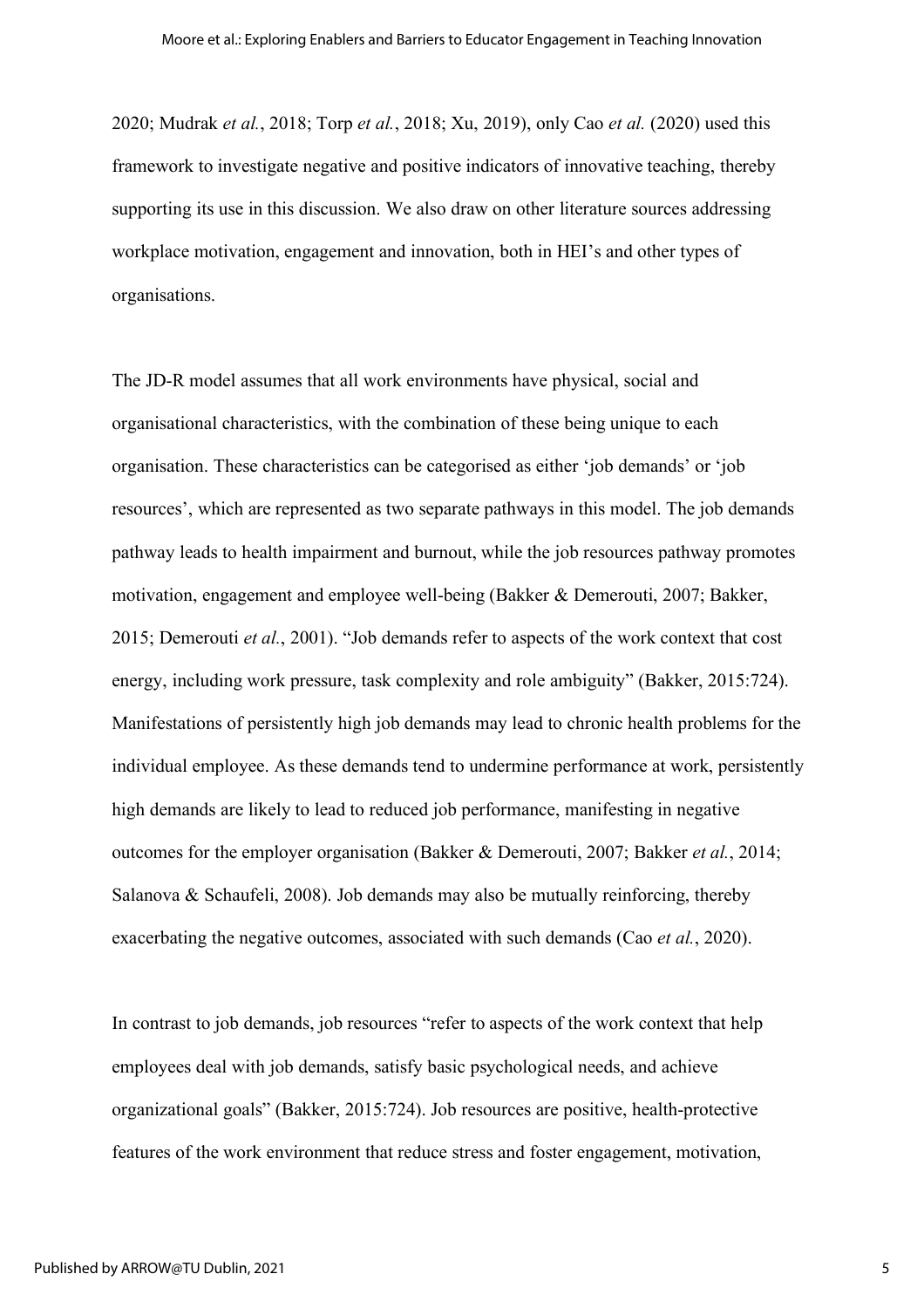personal growth and achievement of job goals (Bakker & Demerouti, 2008; Bakker *et al.*, 2014; Demerouti *et al.*, 2001; Demerouti *et al.*, 2012). Engaged employees feel energised and passionate about their jobs, demonstrating high levels of personal investment in their work to achieve personal and career benefits (Schaufeli *et al.*, 2006). This then leads to improved overall organisational performance (Bakker *et al.*, 2014; Salanova & Schaufeli, 2008). Cao *et al.*'s (2020) findings show that this also holds true for HEI environments. Sufficient job resources are likely to create a positive work environment, promoting employee health, engagement and motivation (Demerouti *et al.*, 2012), as well as fostering creativity and innovation in the workplace (Adler & Koch, 2017).

Job demands and job resources may also interact in influencing employee well-being, engagement and motivation (Bakker *et al.*, 2014; Demerouti, 2014; Garrosa *et al.*, 2011; Schaufeli, 2017). This interaction is dependent on the types of job demands and resources, as interactions differ in extent and outcome for different combinations of these job characteristics (Bakker, 2005; Bakker *et al.*, 2014; Crawford *et al.*, 2010). Two specific categories of job demands are recognised in this interaction: 'challenge' and 'hindrance' job demands. Challenge job demands may interact with job resources to promote engagement, motivation and innovation of the employee in the workplace, while hindrance demands may impede workplace engagement and innovation (Adler & Koch, 2017; Crawford *et al.*, 2010; Podsakoff *et al.*, 2007). Employees may draw on high levels of energy, intrinsic motivation and other personal resources to deal with these challenge demands. This effect may be limited as persistently high job demands over a period of time may have a negative impact on employee health that, in turn, may undermine job performance (Bakker, 2015). While challenge job demands may promote engagement and motivation, hindrance demands, described as the negative demands potentially harming personal growth and triggering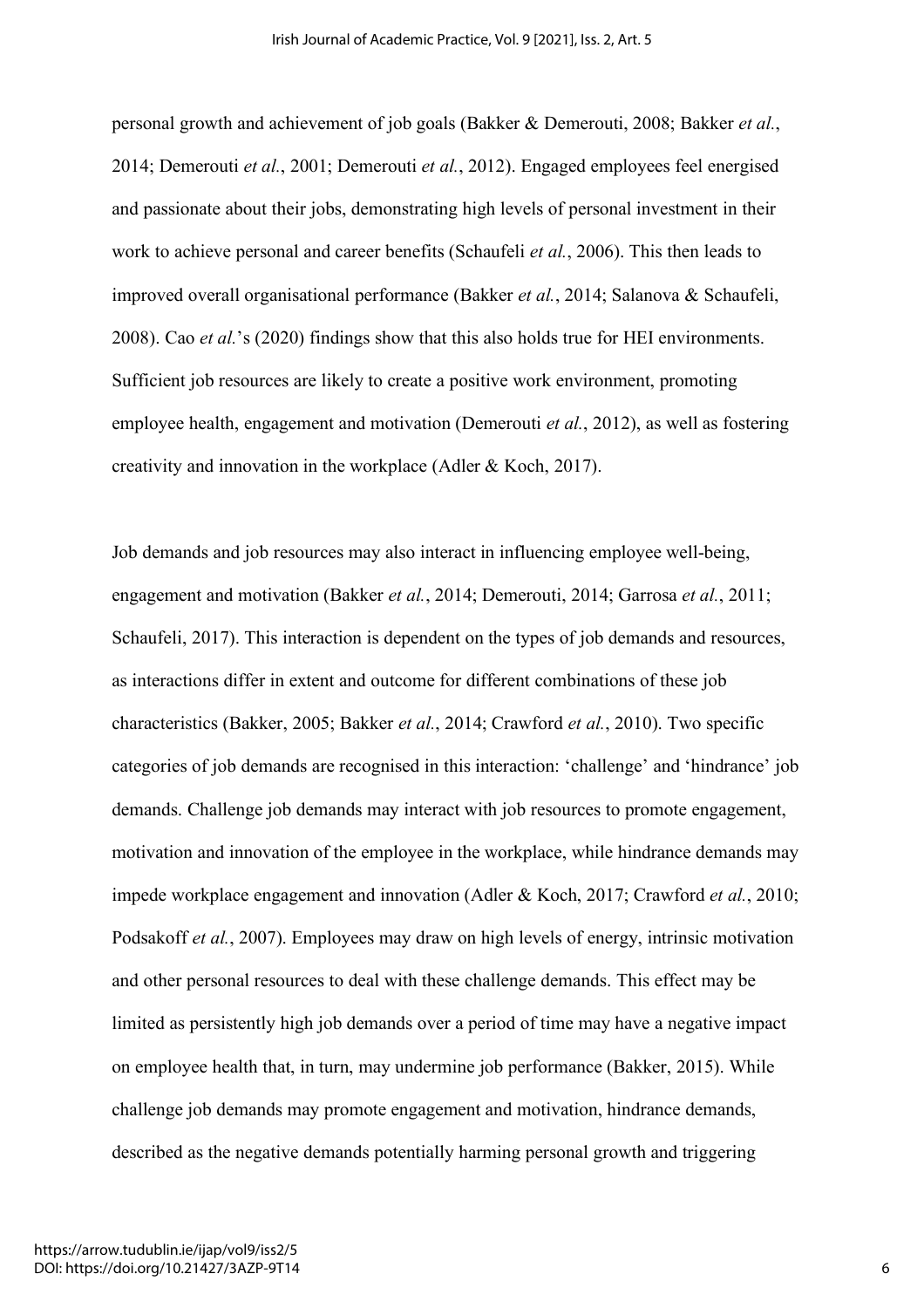negative emotional responses and coping styles, are likely to constrain engagement and motivation (Crawford *et al.*, 2010; Podsakoff *et al.*, 2007). This is particularly true if there are insufficient job resources to overcome the effects of these hindrance demands (Bakker, 2015). This is consistent with the findings of Bakker *et al.'s* (2005) investigation into the interaction between job demands and job resources for HE employees. This study showed that the combination of high demands and low job resources in an academic organisation are highly predictive of employee burnout, exhaustion, and cynicism. This is also in keeping with Demerouti *et al.*'s (2001) assertion that the interaction of high job demands and low job resources will lead to employee exhaustion and disengagement, representative of burnout.

Based on this conceptualisation of job demands and resources within the JD-R model, enablers of educator teaching innovation can be considered as job resources within this framework, with some of the barriers to such innovation presenting as job demands. These enabling job resources facilitate HEI educators to catalyse and maintain innovative teaching practices. This in turn benefits both the educator's well-being and the standard of education that they can deliver, as a positive organisational outcome. Similarly, it is cautioned that barriers to innovation may lead to reduced ability of educators to engage in teaching innovation, possibly being detrimental to the quality of education they can deliver. In common with other organisations, HEIs each have a unique set of demands and resources that need to be considered in organisational strategies to reduce barriers and enhance enablers for staff wanting to, or required to, engage in teaching innovation. Specific enablers and barriers are not identified here, as workplace characteristics that can be identified as job resources and job demands, as well as influencing how they interact, are unique to each HEI. Individual differences in how educators perceive and experience these job resources and demands also need to be considered. For example, the use of technology in teaching

7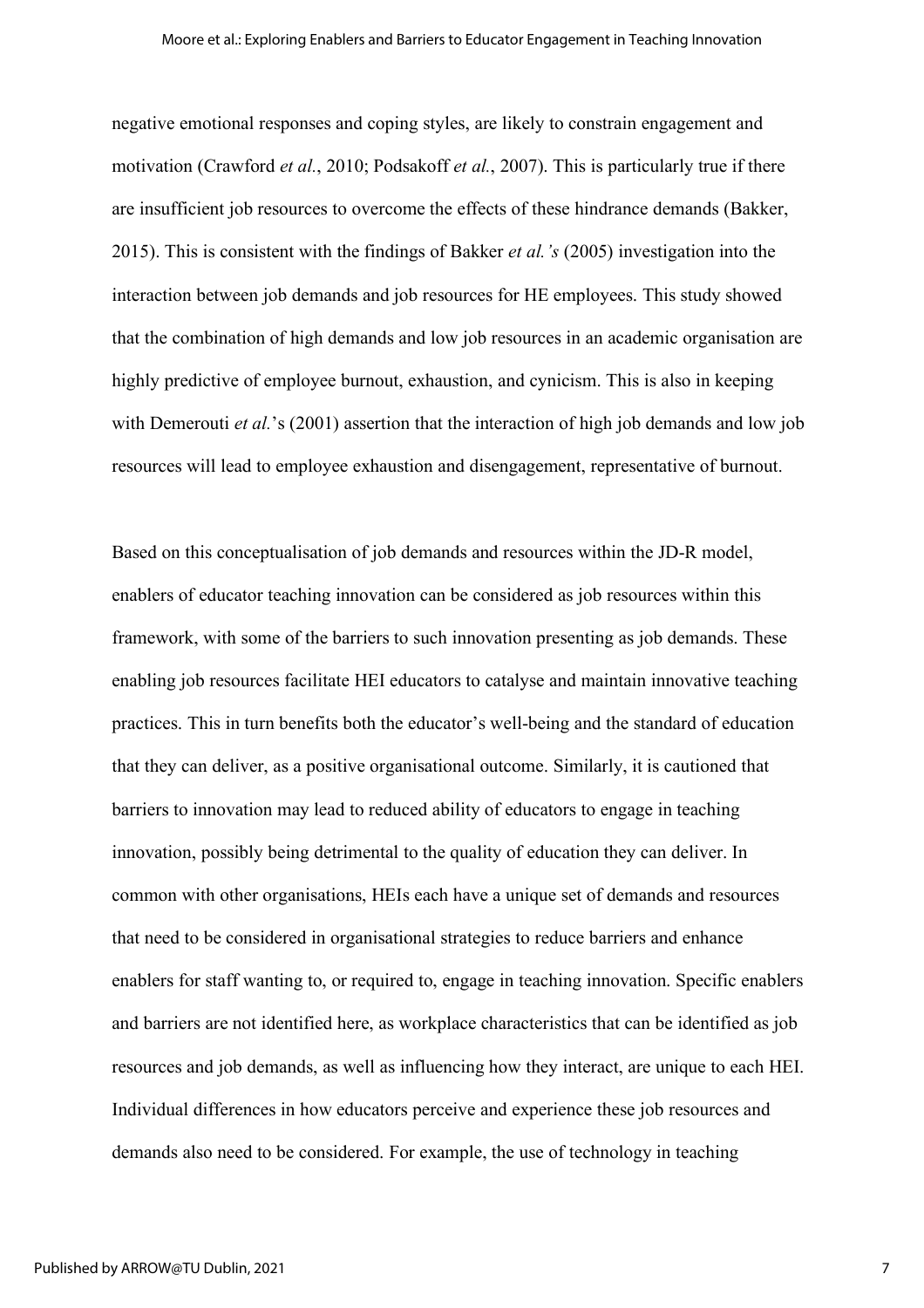innovation may be perceived as a challenge demand by some educators, making them feel enabled, empowered and motivated in meeting the demands of their work. While other educators may experience the same technology as a hindrance demand, reducing their engagement and motivation regarding teaching innovation. Whether a workplace characteristic is perceived and experienced by an individual educator as a demand or resource is also largely influenced by the relationship between individual demands and other workplace characteristics that may enhance or mitigate such a demand. Each of these demands and resources should not be considered individually within an academic environment, but rather within the context of the overall organisation. The job characteristics and organisational factors that could be considered to catalyse and facilitate teaching innovation (job resources) and those that may inhibit such innovation (job demands) are described next. The influence of personal resources of the educator is also considered.

#### **Social job resources**

A number of HEI-relevant social job resources are explored here within the JD-R framework. These include formal and informal peer-to-peer learning opportunities, the role of campus design in facilitating these interactions, and the role of management and leadership in supporting and encouraging educators to be engaged, motivated and innovative in the workplace (Adler & Koch, 2017; Bakker & Demerouti, 2007).

#### *Educator professional development through formal and informal learning*

Knowledge and skills development of educators in HEIs is heavily reliant on opportunities to interact with peers in the workplace. Peer interaction allows for the exchange of ideas and provides opportunities to get feedback. Provision of opportunities (formal or informal) for staff to share experiences, ideas and reflections are important in the development of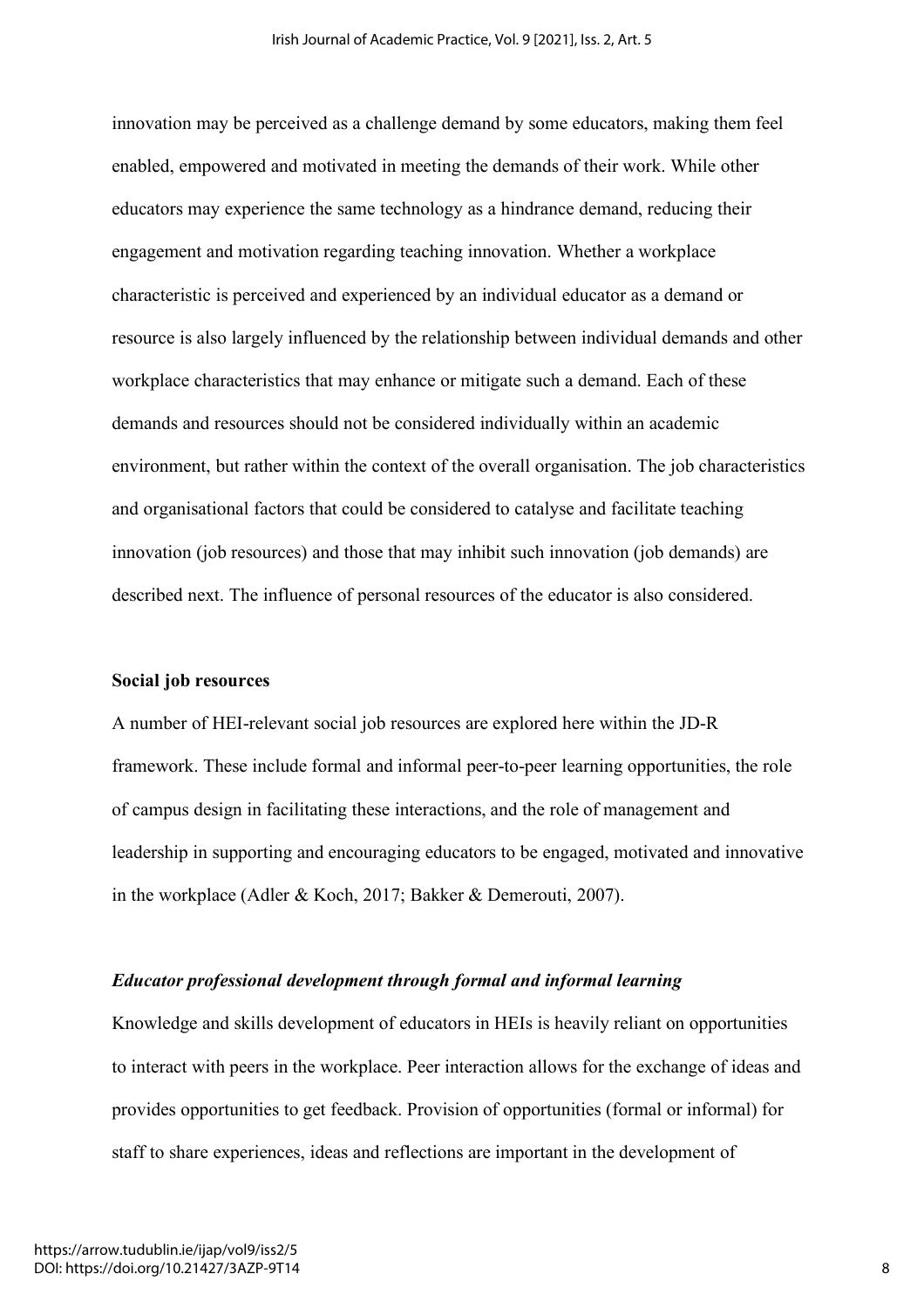knowledge and skills, being essential to fostering a climate for teaching innovation in HEIs (Smith, 2012). The importance of both formal and informal learning opportunities for educators is supported by the basic premise of social constructivism, assuming that learning takes place through interaction with others and the environmental context, leading to the construction of knowledge and development of skills through these social exchanges (Luedekke, 1999). This requirement for social interaction in stimulating teaching innovation in academic workplaces is also evidenced by Buss *et al.*'s (2013) findings and Bakker's (2015) assertion that engaged employees are prosocial, in that they want to undertake actions intended to benefit other people and society in general. It is important that the organisational culture of a HEI provides opportunities for social interactions that catalyse and support academic employees in developing creative and innovative behaviours (Anderfuhren-Biget *et al.*, 2010; Cao *et al.*, 2020; Gilbert *et al.*, 2021). Opportunities for development and associated ability to apply a wide variety of acquired skills in the HE workplace may be considered as job resources that can buffer against the effects of high-hindrance job demands, while also boosting the positive impact of challenge job demands (Bakker, 2015). Formally organised educator-interaction opportunities within a HEI, such as workshops, accredited programmes of study, organised meetings of members of communities of practice and mentoring schemes, provide space, opportunity and stimuli to develop and share knowledge fostering teaching innovation (Smith, 2012: Winks *et al.*, 2020; Wolff, 2008). These opportunities for development can also be promoted through accredited and nonaccredited learning opportunities, such as outlined by the National Forum for the Enhancement of Teaching and Learning's (2021) advancement of a Professional Development Framework.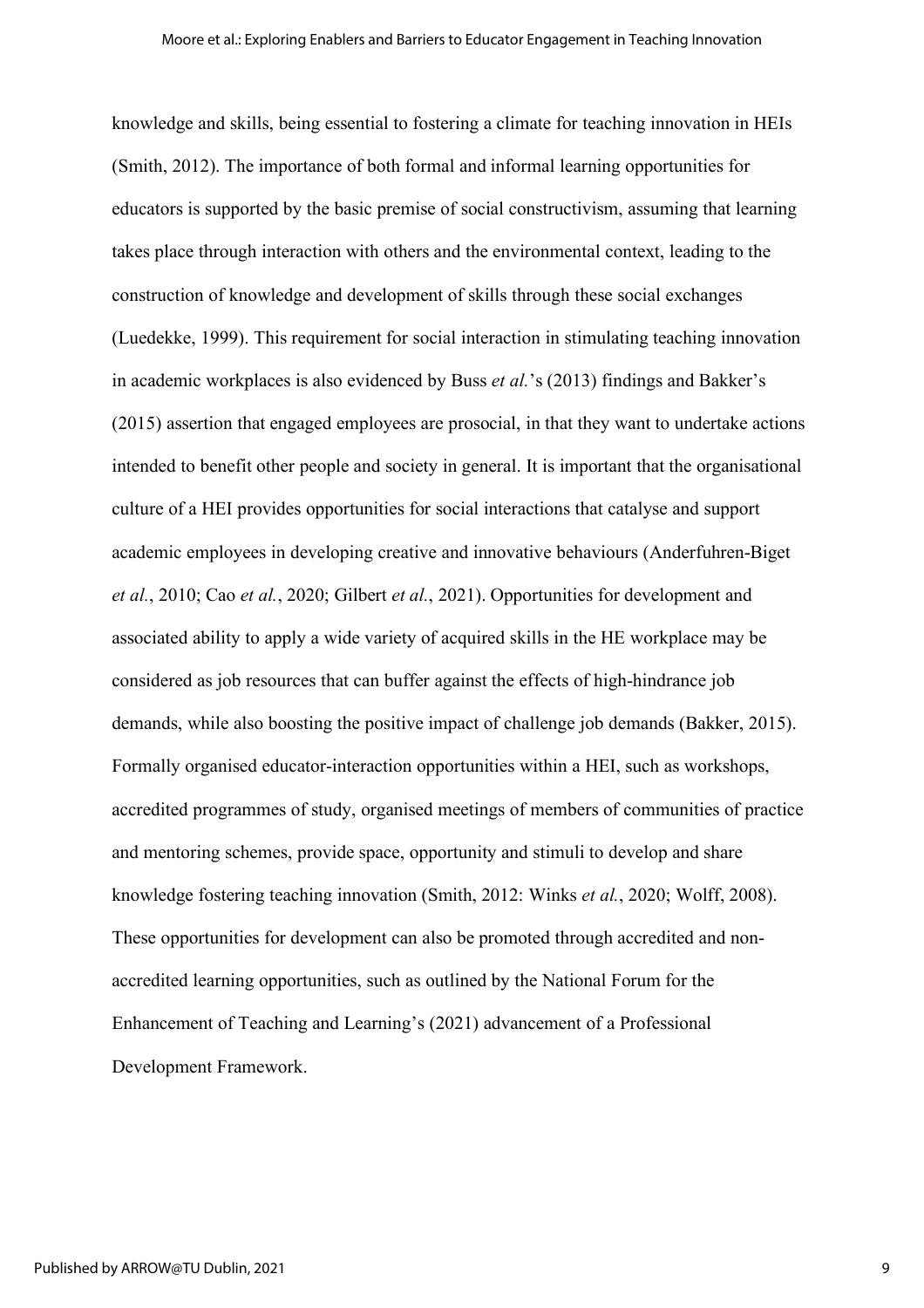#### *Space to learn*

While formal learning opportunities present welcome and valuable opportunities and social job resources for educator growth and development, educators often experience it as challenging to find time in their heavy workloads to attend formal learning events. Winks *et al.* (2020) maintain that HEI campus design should facilitate opportunities for incidental meetings and spontaneous interactions that foster informal peer support, while also providing valuable opportunities to exchange ideas. Opportunities for such informal interactions should also be prioritised as being essential for breeding teaching innovation within HEIs. Winks *et al.* (2020) investigated how physical spaces at a UK university can be used to foster peer learning in academic staff, underpinning a culture of innovation and creativity in educational practice. The findings of this study highlight the importance of oncampus opportunities for 'serendipitous encounters' in campus spaces such as offices, meeting rooms and communal staff areas. Innovation in HEIs is also generated in conversations, meetings and research that takes place in everyday spaces on HEI campuses. Campus design needs to facilitate this to enable such innovative thinking and practice. When conceptualised within the JD-R framework, the design and availability of such physical spaces on campus is a physical job resource that facilitates the development, availability and sustainability of social job resources, necessary for teaching innovation.

### *The role of management and leadership*

Social resources in the workplace extend beyond providing formal and incidental opportunities for peer-to-peer interactions among academic colleagues. They also encompass the leadership shown by managers in promoting and supporting staff engagement in, and dissemination of, innovative teaching practices (Buss *et al.*, 2013; Hannan, 2005; Smith, 2012). Innovation needs to be supported at management level, fostering a shared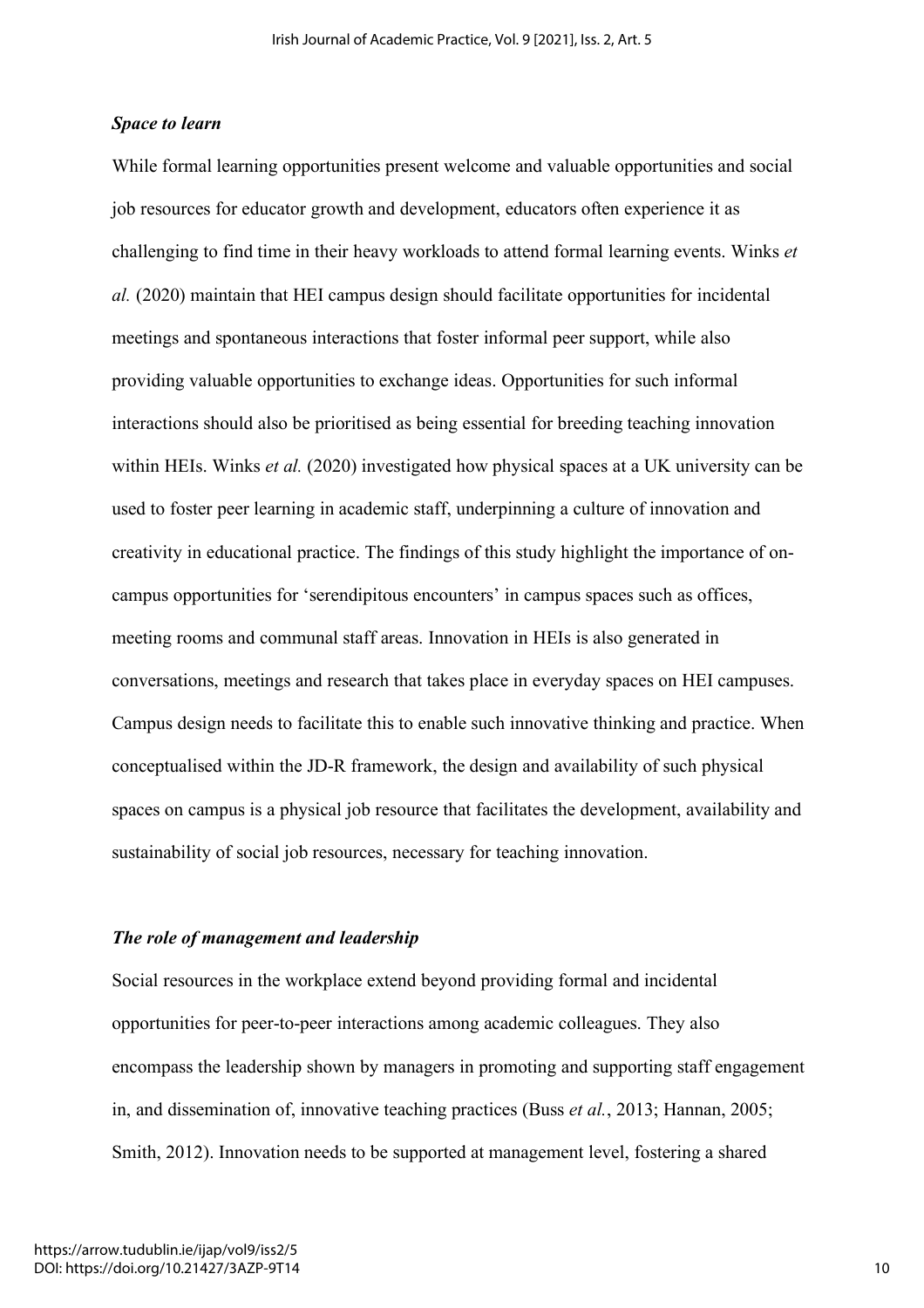vision of innovation that is "legitimised through institutional discourse" (Smith, 2012:174). Leaders should act as role models for employees by engaging in entrepreneurial activity themselves to stimulate similar mindsets and activity in those that they manage, an idea supported by Demerouti *et al.*'s (2014) suggestion that employees are more likely to adopt proactive behaviours to reduce job demands and enhance job resources when these behaviours are modelled by their supervisors. Drawing on these findings, it is proposed that a potential and strongly influential social job resource in promoting teaching innovation in educators is the example set by academic managers in showing leadership by becoming engaged in the design, development and implementation of teaching innovation themselves, to foster an environment of such innovation within an HEI.

#### **Recognition and reward**

High levels of engagement at work are often associated with high levels of discretionary labour, whereby engaged employees are willing to invest a lot of extra time and effort into their work (Bakker, 2015). When educators are motivated by recognition from colleagues, managers and their HEI, they are then more likely to engage in the discretionary behaviour needed for initiating and adopting innovative work practices, as such recognition fulfils their need for affiliation and relatedness, which is central to work motivation (Anderfuhren-Biget *et al.*, 2010; Martins & Nunes, 2016). Human resource practices that emphasise recognition as a reward help to build an organisational culture that stimulates creativity and innovation (Anderfuhren-Biget *et al.*, 2010). It is proposed here that HEI recognition and reward systems be considered social job resources within the JD-R framework, as they meet the criteria of a job resource in that they foster educator engagement and motivation in the workplace (Bakker & Demerouti, 2008; Bakker *et al.*, 2014; Demerouti *et al.*, 2001). Reward as a job resource is further supported by organisational theory, whereby reward is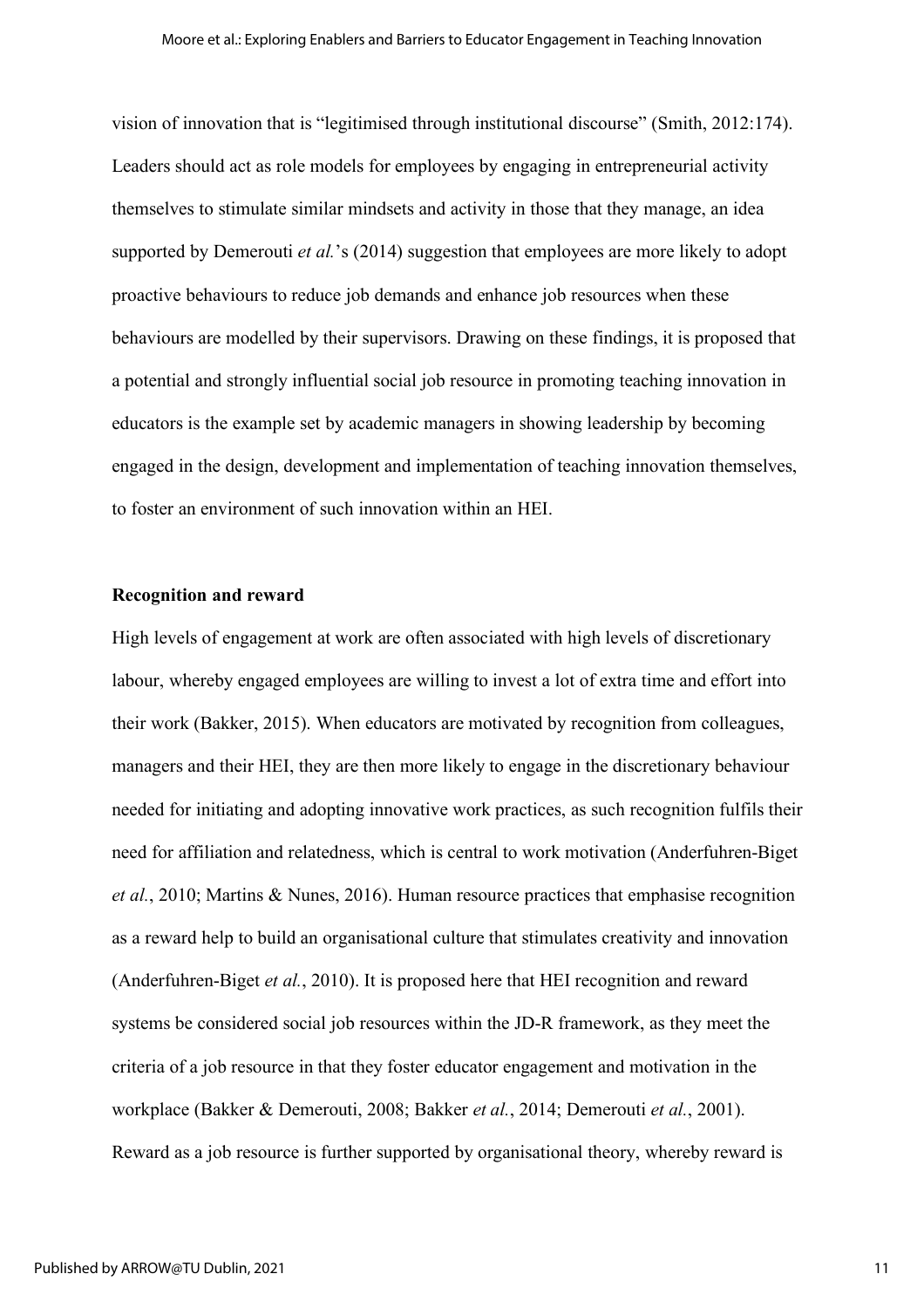recognised as a mediator through which employees are motivated (Martins & Nunes, 2016). Samarawickrema and Stacey (2007) studied the factors affecting the adoption of e-learning and teaching by educators. They found that awards for teaching excellence and funding for innovative learning and teaching projects are examples of rewards and recognition of teaching innovation, serving to incentivise educators to adopt e-learning and teaching.

However, recognition and reward systems should not be conditional on innovative practice that arises only out of discretionary labour, as this is not sustainable for the individual educator over the long-term. An expectation that high levels of energy are required for sustained discretionary inputs to enable innovative educators to be recognised and rewarded for their work represents a job demand. This, coupled with insufficient job resources to buffer the effect of these expectations and demands, will most likely lead to reduced employee motivation, increased chances of employee burnout and reduced individual and organisational innovation outputs (Bakker, 2015). The lack of HEI rewards and incentives for teaching innovations can make engagement in such work less attractive to educators (Martins & Nunes, 2016).

#### **Teaching-research conflict**

Traditional social configurations of universities usually support and celebrate research, often at the expense of teaching quality and innovation (Martins & Nunes, 2016). This is reflected in the philosophy of 'publish or perish', which is pervasive in modern-day academia (Yeo *et al.*, 2021), often resulting in academics allocating their valuable time instead to activities that are going to result in rewards in the workplace, such as research and publishing (Martins & Nunes, 2016). It is therefore expected that many educators would experience role conflict as they try to balance their roles as educators with their roles as researchers. Role conflict is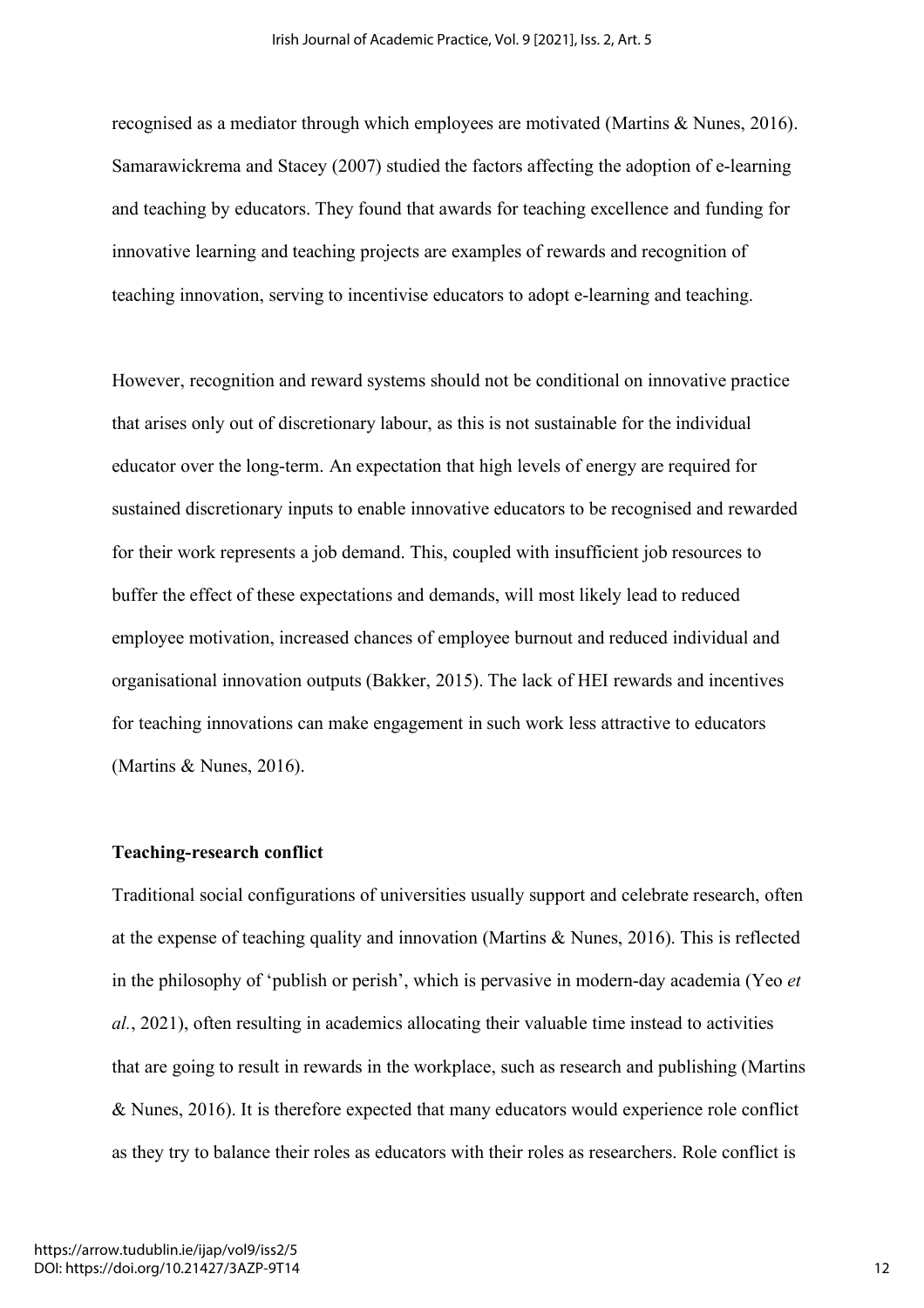a stressor (job demand) in the workplace when often incompatible, incongruent and conflicting role requirements are experienced by an employee while trying to meet demands and expectations of these different roles and different sources of authority (Rizzo *et al.*, 1970). This is supported by the findings of Cao *et al.*'s (2020) study exploring predictors of innovative teaching among university teachers, showing that "university teachers tend to suffer from the conflict of working as both teachers and researchers due to time and energy constraints" (p. 2). The findings of this study also showed a negative relationship between teaching-research conflict and teaching motivation, as educators reported that teaching work reduced their ability to engage in research. Xu (2019) also used the JD-R framework to study role conflict between teaching and research in HE environments, showing that this conflict is likely to align with the health impairment and burnout pathway of the JD-R, leading to exhaustion and depersonalisation of educators. Cao *et al.* (2020) showed that this was exacerbated in the presence of job insecurity. When considered within an HEI environment, Smith (2011) suggests that HEI prioritisation of research over teaching is likely to inhibit pedagogical innovation.

## **Workload and time demands**

Role overload arises in the presence of a lack of time and resources available to support the employee in meeting workplace demands (Örtqvist & Wincent, 2006). HEI management expectations of educator engagement in multiple activities such as teaching, research and administrative functions, can lead to role overload (Bezuidenhout, 2015). Other causes of role overload experienced by educators in an academic environment will also need to be considered, as HEI's address evolving ranges of pressures that may threaten the individual's involvement in teaching innovation (Bennett *et al.*, 2018). Time is a significant barrier to educators adopting innovative work practices in addition to pre-existing heavy workloads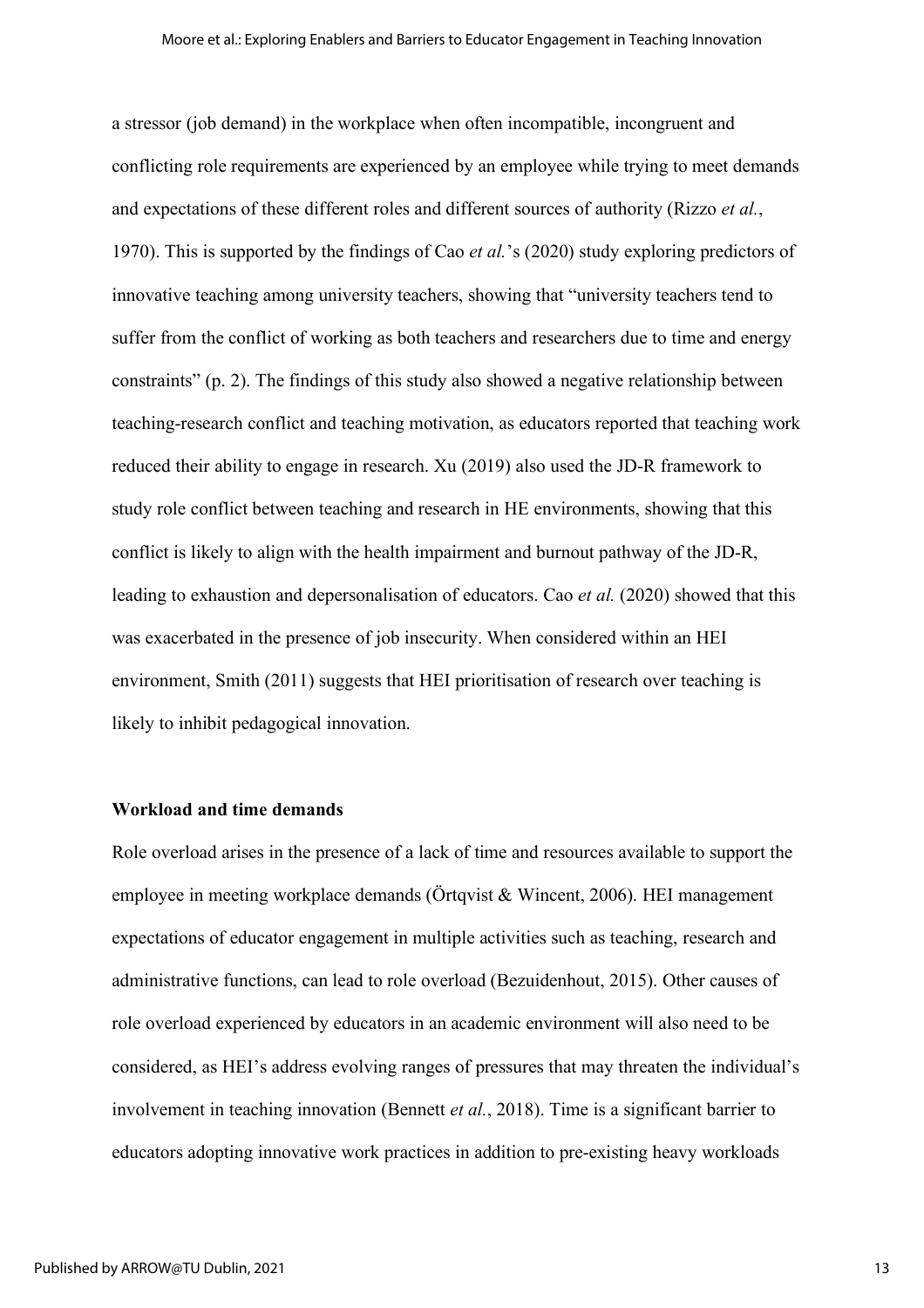(Smith, 2012). The time demands associated with teaching and learning innovation have also been highlighted by Martins and Nunes (2016), who suggest that e-learning innovation creates a heavier workload due to the time demands associated with increased teaching loads, design of instructional materials and tutoring and support of students. They also suggest that these increased time demands on educators innovating in the e-learning space is largely ignored in HEIs. This concurs with Smith's (2012) view that overload is often exacerbated by the lack of recognition and consideration of the workload and time demands associated with teaching innovation. It is proposed here that such role overload also aligns with 'work pressure', which is recognised as a job demand within the JD-R model (Bakker *et al.*, 2014; Demerouti *et al.*, 2001). An additional time demand was recognised by Adler and Koch (2017), who suggest that assigning unreasonable and unnecessary tasks to employees in the workplace impedes employee learning and goal attainment, while hampering innovation.

#### **Institutional policies and procedures**

HEI policies and procedures can either favour teaching innovation, representing a job resource, or impede such innovation, representing a job demand within the JD-R framework. A lack of parity of teaching activities, relative to research and management activities, negatively impacts on teaching practice, leading to a perception that teaching is neither valued nor rewarded (Young, 2006). HEI policies that truly support teaching innovation include such innovation in promotion criteria as a strong indicator of the status of teaching in universities. Such recognition of teaching innovation for career promotion demonstrates university commitment to support and value teaching innovation (Hannan, 2005; Parker, 2008) and could be considered a job resource. In contrast, where teaching innovation does not enjoy parity with other academic activities such as research for recognition and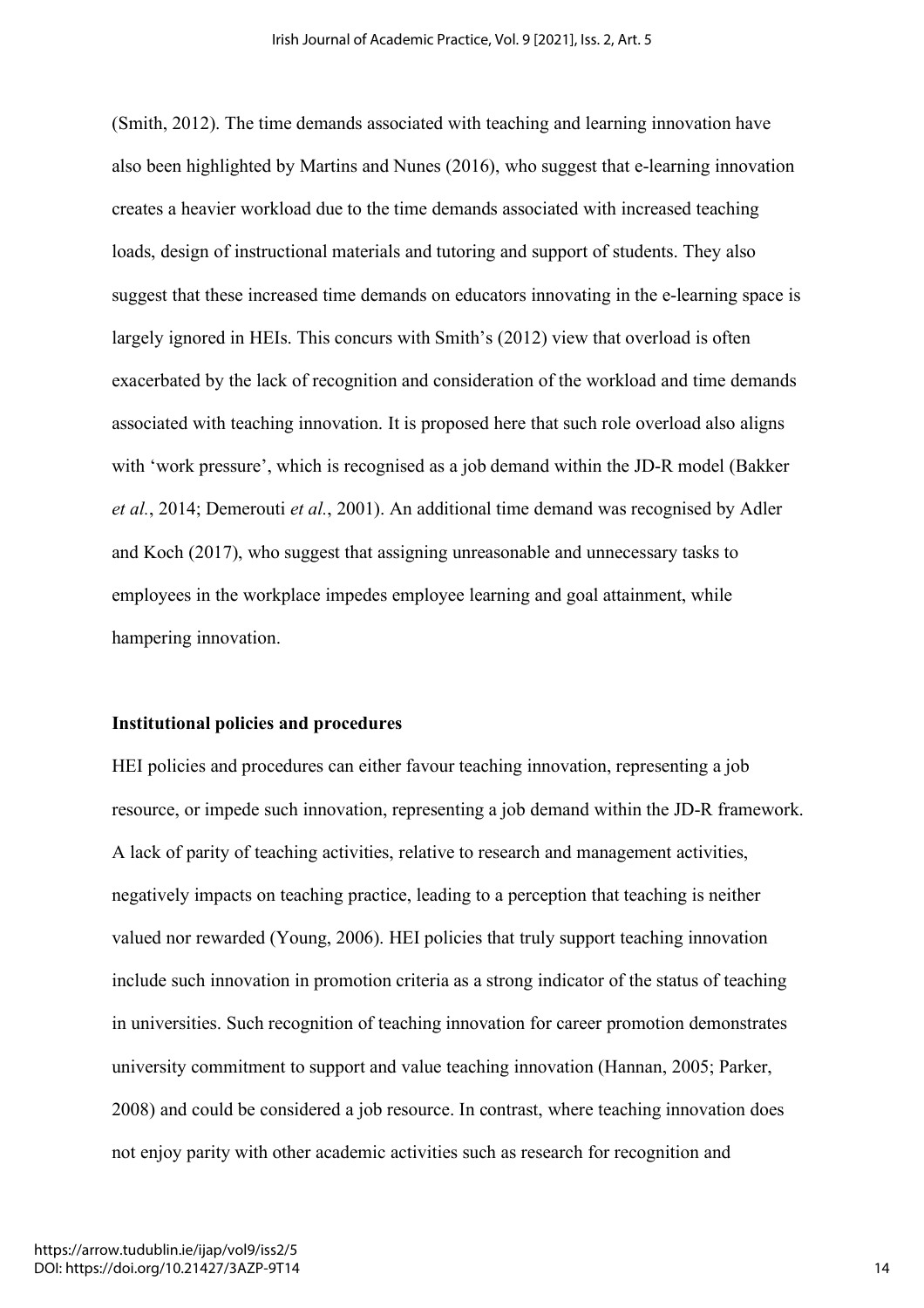promotional opportunities, this acts as a disincentive for the individual educator to engage in teaching innovation (Hannan, 2005; Smith, 2012).

Educator positioning and response to institutional and wider policy frameworks may also influence the degree to which teaching innovation is perceived as job demand or job resource by the individual educator. The extent to which academics feel aligned to, and accepting of, institutional policy, highlights the role of individual agency as a potential personal resource within the JD-R model. Prior teaching experience, discipline and epistemic beliefs and pragmatic constraints may also influence the extent to which lecturers engage with teaching innovation (Fanghanel, 2007).

Hannan (2005) proposes that HEI policies that provide restrictive guidelines for teaching and learning, precluding individual initiative, are barriers to teaching innovation. Excessively bureaucratic and time-consuming procedures for approval, support and resources for teaching innovation add significantly to educator workloads, thereby representing a job demand within the JD-R framework. Smith (2011) cautions that innovations are unlikely to flourish where the institutional culture suppresses creativity by being "overly prescriptive and shaping innovations to fit what is currently fashionable" (p. 436). HEI environments that support pedagogical innovation, creative and innovative risktaking, including the diffusion of such, are characterised by strong senior management support and institutional strategies that legitimise innovative ways of working (Smith, 2012), providing a high level of job resources for pedagogical innovation.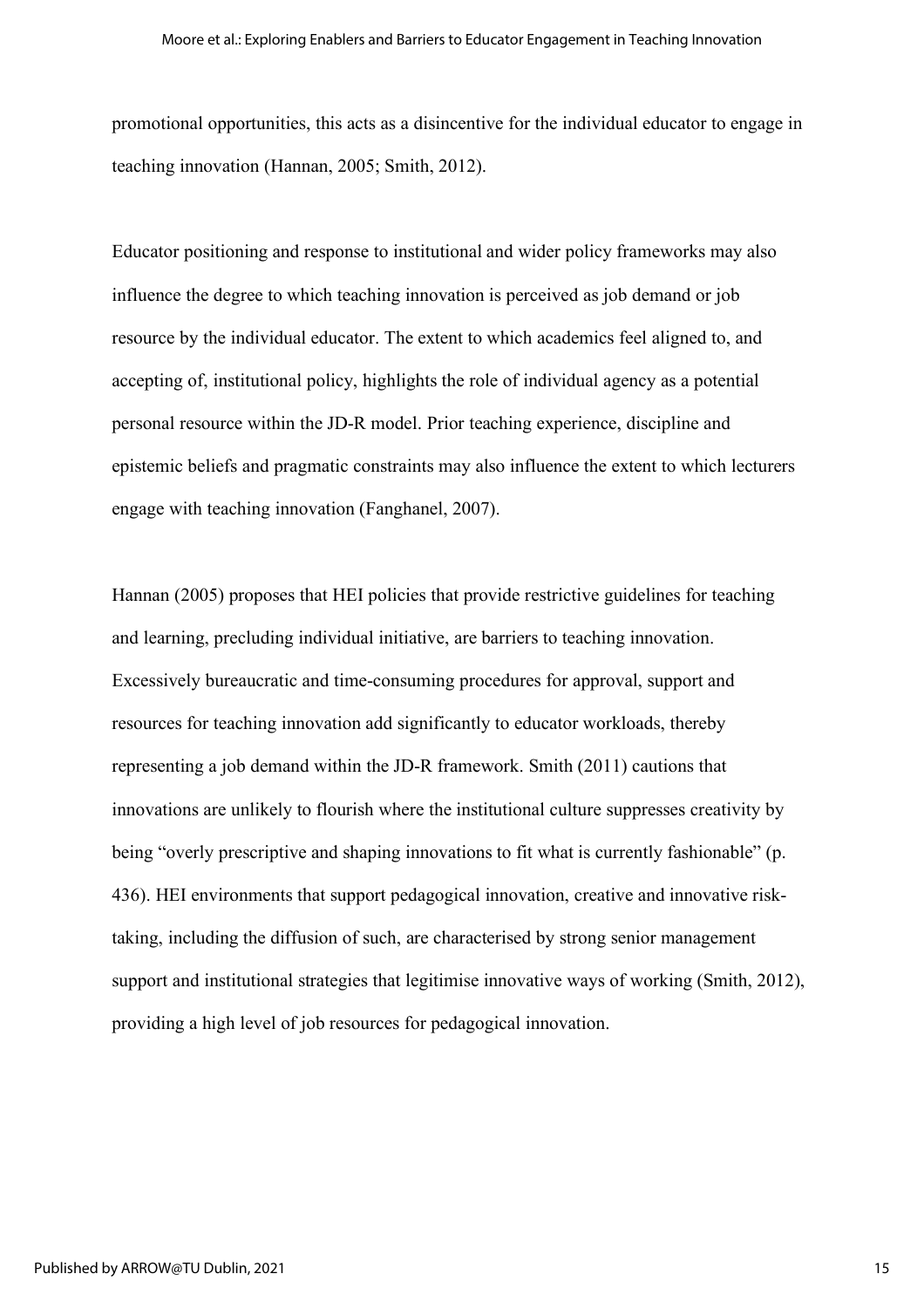#### **Personal resources**

Bakker and Demerouti (2017) recommend distinguishing job resources from personal resources within the JD-R framework for understanding drivers of workplace engagement, motivation and innovation. Personal resources can include optimism, self-efficacy, selfesteem, resilience, goal-directedness, proactivity and flexibility, and are associated with the individual employee's sense of their ability to control and impact on their work environment (Bakker, 2015; Bakker & Demerouti, 2017; Cao *et al.*, 2020; Schaufeli, 2017; Xanthopoulou *et al.*, 2007). According to Adler and Koch (2017), these personal resources may play either a mediating or moderating role – in part or full – in the relationship between working environment and job characteristics and innovation. Xanthapoulou *et al.* (2007) show that such personal resources do not manage to offset the relationship between job demands and exhaustion, but that these personal resources mediate the relationship between job resources, engagement and exhaustion. Despite this potential positive influence of personal resources within the JD-R framework, these personal resources are not the main drivers of sustained work engagement, motivation and innovation. Job resources foster the development and application of these personal resources in innovative behaviours in the workplace, but only if sufficient job resources are present.

# **Recommendations for promoting and supporting teaching innovation in higher education**

Provision of good working conditions promotes innovation in the workplace (Adler & Koch, 2017). Cao *et al.* (2020) concur with this by recommending that HEIs take measures to promote educators' well-being, motivation and performance at work. As the aforementioned discussion shows, there are a variety of potential job resources ('enablers') and demands ('barriers') that may have a single or interactive influence on workplace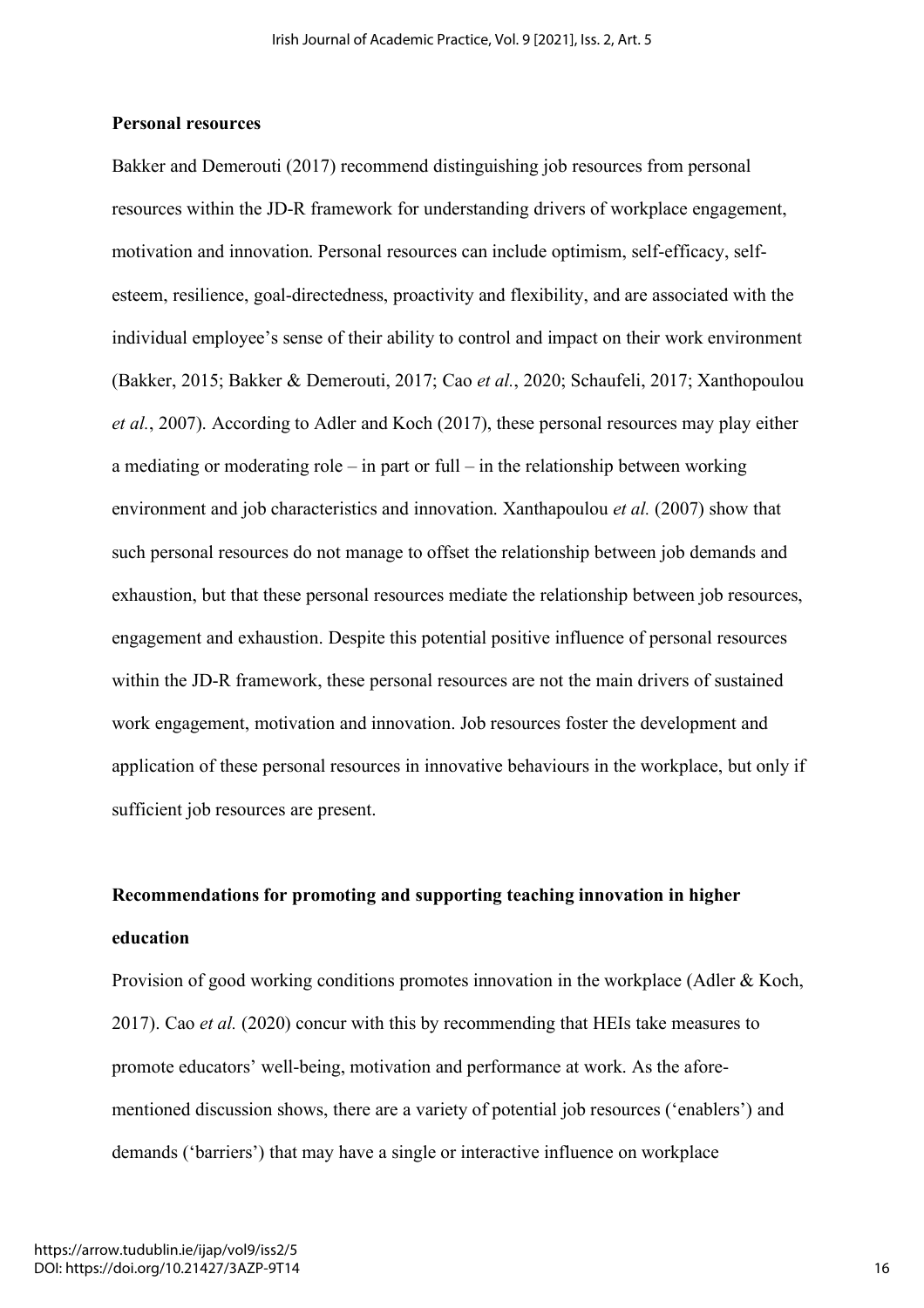engagement, motivation and innovation. Teaching innovation is multi-faceted, involving the individual educator, HEI policies and management practices and the overall HEI culture, in interaction with each other. A holistic approach is therefore needed to establish an enduring culture of teaching innovation within an HEI. Considered from a JD-R perspective, the recommendations outlined below are made with the intention of highlighting where job demands can be decreased, and job and personal resources increased, to prevent burnout and increase the engagement of innovative educators (Schaufeli, 2017).

- Formal professional development opportunities serve to foster creative and innovative teaching practices in HEIs. These may include workshops, seminars or formal programmes of study (Adler & Koch, 2017).
- Physical spaces, e.g. staff common rooms, for informal meetings with other staff, should be available and well designed to give educators opportunities for incidental meeting with others. This provides scope and space for informal learning and an exchange of ideas to promote innovative thinking essential to the development of teaching innovations (Winks *et al.*, 2020).
- Formal and informal meetings support the establishment of communities of practice, which should be encouraged and supported by HEIs to meet diverse institutional goals (Wolff, 2008).
- Policies and procedures recognising and rewarding teaching innovation on a par with discipline-specific research should be developed and enacted (Gilbert *et al.*, 2021; Hannan, 2005; Smith, 2011). This should include an award scheme recognising teaching excellence to encourage educator involvement in pedagogical innovation (Samarawickrema & Stacey, 2007).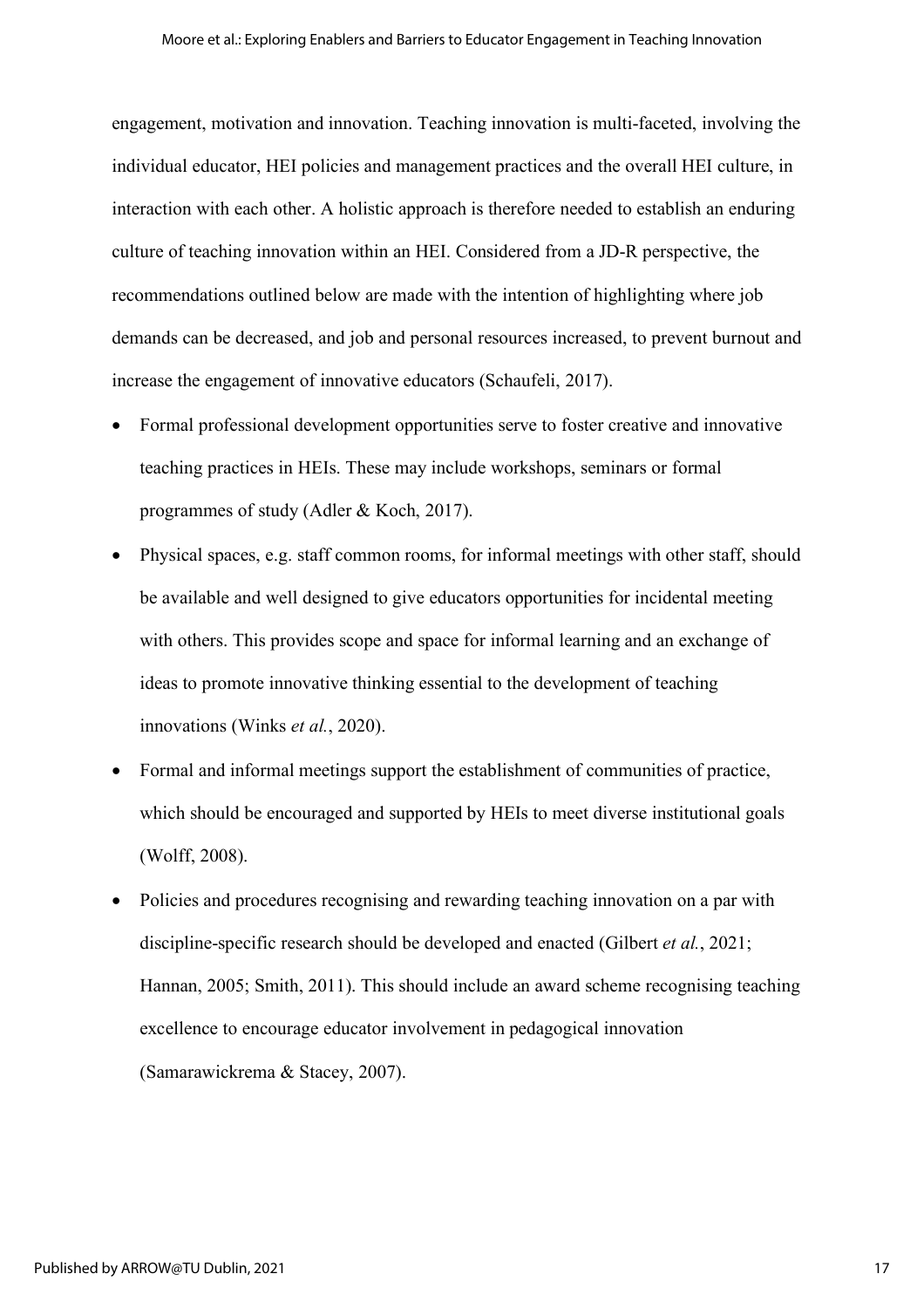- Funding should be provided to create opportunities for innovative teaching design, development and implementation (Gilbert *et al.*, 2021; Hannan, 2005; Samarawickrema & Stacey, 2007; Smith, 2011, 2012).
- Initiatives should be developed to promote understanding and support, as well as dissemination, of teaching innovation by academic managers at all levels, encouraging them to become champions and role models of teaching innovation within the HEI (Hannan, 2005; Miao *et al.*, 2017; Smith, 2011).
- A system of protected time should be implemented for educators involved in teaching innovation to give them the space and time to develop, implement and evaluate innovative projects (Hannan, 2005; Smith, 2012).
- HEI policies should encourage educational research, as this encourages educators to improve teaching practices, while also gaining the recognition and status associated with research and publication of work (Young, 2006; Walder, 2017).
- HEI management should develop a sustainability plan to ensure that job resources such as the enablers described earlier – are sufficient on an ongoing basis to support educators in long-term engagement in innovative teaching practices (Smith, 2012). This will also serve to develop and embed a culture of innovative teaching, learning and assessment practice within the HEI.
- Students should be prepared for, and engaged, as partners in the variety and activity associated with innovative teaching and learning environments (Gilbert *et al.*, 2021). It is important to manage and mediate expectations of their learning environments, particularly if these differ from previous learning experiences at school or university.
- Each HEI should have a centre of excellence in teaching and learning that is distinct from other organisational functions, to provide research-informed support and leadership in teaching, learning and assessment. This supports educators in their professional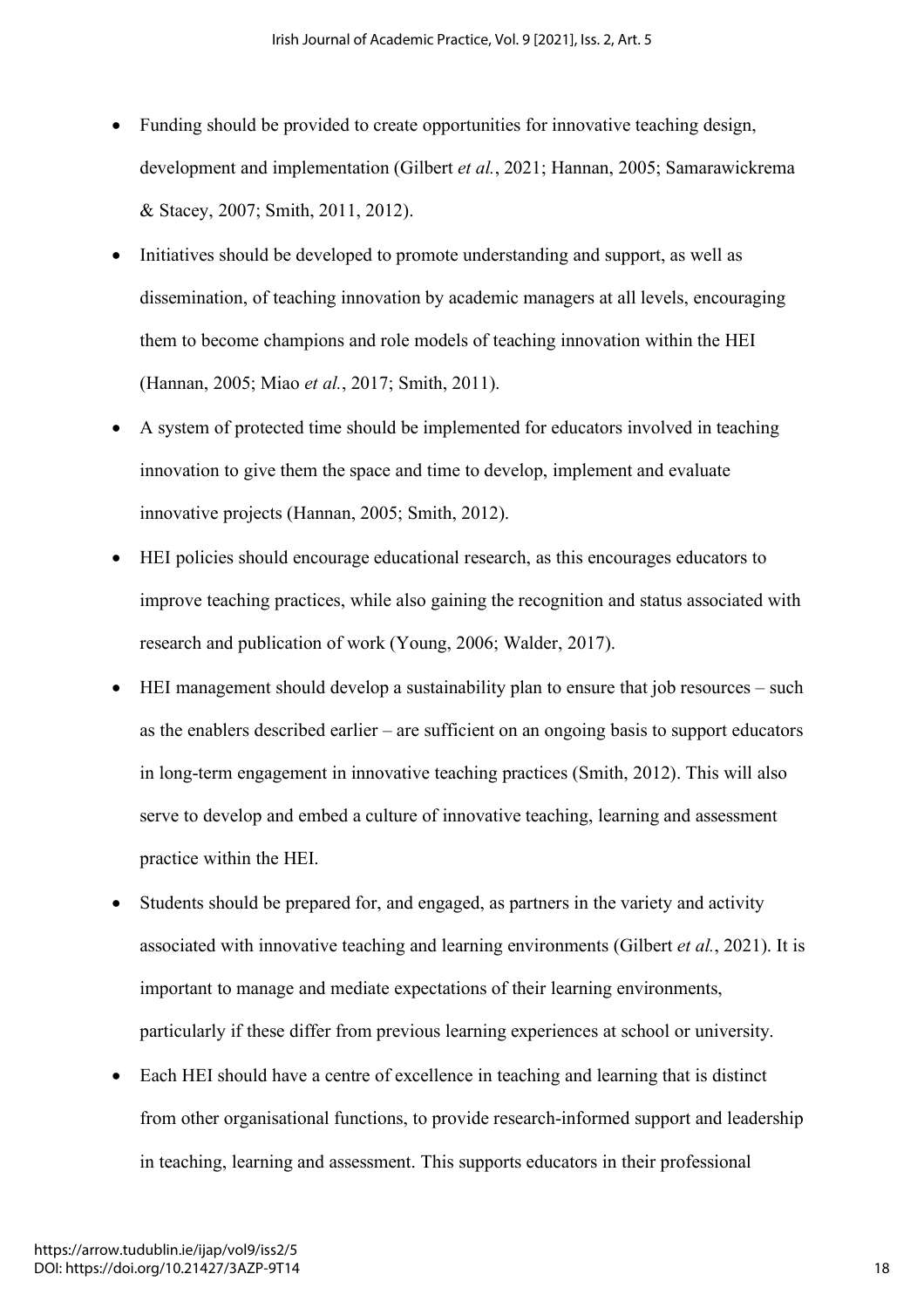development to acquire and enhance their knowledge and skills as job resources to stimulate and sustain engagement, motivation and innovation of academic staff (Gosling & Hannan, 2007; Hannan, 2005). Such a centre's role in supporting and sustaining ongoing institution-wide innovation could also extend to the continuous gathering and analysis of data to identify areas of teaching innovation strengths, weaknesses and capacity in HEIs. A tool such as the European Commission and OECD's *HEInnovate* tool could be applied to address this need (see https://heinnovate.eu/en).

# **Conclusion**

The drivers for academic staff engagement in teaching innovation should inform organisational policies and supports for the creation of an HEI environment conducive to initiatives for the enhancement of teaching and learning on a sustainable basis, such as is currently being developed through the new TU Dublin Education Model. Nurturing such innovation facilitates a higher quality learning experience for students, which should also be considered within the context of an increasingly competitive national and international HEI environment. The literature discussed here highlights the role and significance of an organisational culture centred on the adoption and ongoing support of a multi-faceted, holistic, approach to optimising the physical and cultural organisational environments that enable educators in adopting and maintaining innovative teaching behaviours.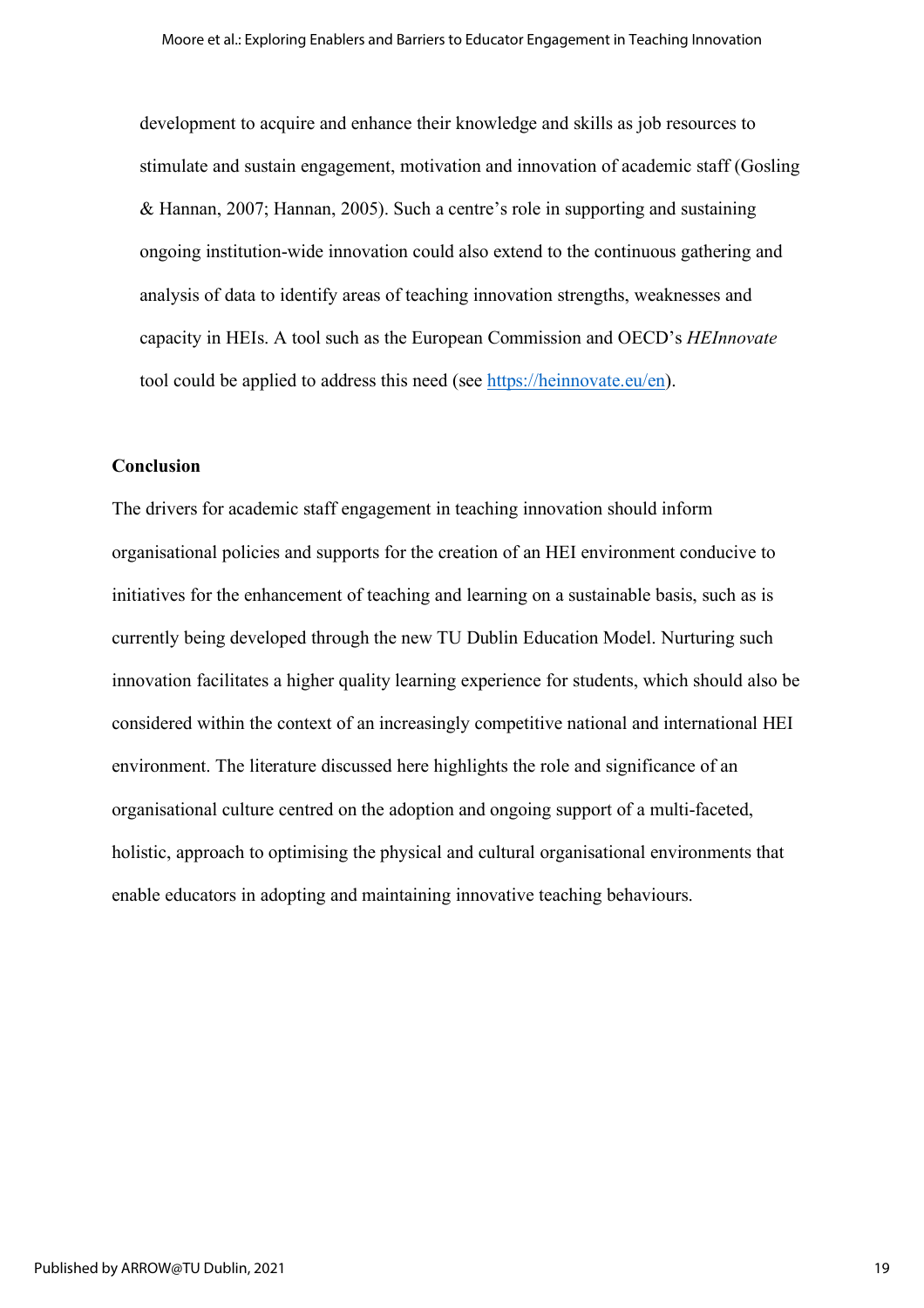# **References**

- Adler, M. & Koch, A.K. (2017). Expanding the Job Demands-Resources Model to classify innovation-predicting working conditions. *Management Revue, 28*(2), 175-203.
- Anderfuhren-Biget, S., Varone, F., Giauque, D. & Ritz, A. (2010). Motivating employees of the public sector: Does public service motivation matter? *International Public Management Journal, 13*(3), 213-246.
- Bakker, A. (2015). A Job Demands-Resources Approach to Public Service Motivation. *Public Administration Review, 75*(5), 723-732.
- Bakker, A. (2017). Strategic and proactive approaches to work engagement. *Organizational Dynamics, 46*(2), 67-75.
- Bakker, A.B., Demerouti, E. & Euwema, M.C. (2005) Job resources buffer the impact of job demands on burnout. *Journal of Occupational Health Psychology, 10*, 170-180.
- Bakker, A.B. & Demerouti, E. (2007). The job demands-resources model: state of the art. *Journal of Managerial Psychology, 22*(3), 309-328.
- Bakker, A.B. & Demerouti, E. (2008). Towards a model of work engagement. *Career Development International, 13*(3): 209-223.
- Bakker, A.B., Demerouti, E. & Sanz-Vergel, A.I. (2014). Burnout and work engagement: The JD-R approach. *Annual Review of Organisational Psychology and Organisational Behaviour, 1*, 389-411.
- Bakker, A.B., Hetland, J., Olsen, O.K. & Espevik, R. (2019). Daily strength uses and employee well-being: The moderating role of personality. *Journal of Occupational and Organizational Psychology, 92*, 144-168.
- Bennett, S., Lockyer, L., & Agostinho, S. (2018). Towards sustainable technology-enhanced innovation in higher education: Advancing learning design by understanding and supporting teacher design practice. *British Journal of Educational Technology, 49*(6), 1014-1026.
- Bezuidenhout, A. (2015). Implications for academic workload of the changing role of distance educators. *Distance Education, 36*(2), 246-262.
- Buss, R.R., Zambo, D., Painter, S.R. & Moore, D.W. (2013). Examining faculty member changes in an innovative educational doctorate program. *Innovative Higher Education, 38*, 59-74.
- Cao, C., Shang, L., & Meng, Q. (2020). Applying the Job Demands-Resources Model to exploring predictors of innovative teaching among university teachers. *Teaching and Teacher Education, 89*, 103009.
- Carlson, J., Carlson, D., Zivnuska, S., Harris, R., & Harris, K. (2017). Applying the job demands resources model to understand technology as a predictor of turnover intentions. *Computers in Human Behavior, 77*, 317-325.
- Crawford, E.R., LePine, J.A. & Rich, B. (2010). Linking job demands and resources to employee engagement and burnout: A theoretical extension and meta-analytic test. *Journal of Applied Psychology, 95*(5), 834-848.
- Demerouti, E. (2014). Design your own job through job crafting. *European Psychologist, 19*(4), 37-247.
- Demerouti, E., Bakker, A.B. & Fried, Y. (2012). Work orientations in the job demandsresources model. *Journal of Managerial Psychology, 27*(6), 557-575.
- Demerouti, E., Bakker, A.B., Nachreiner, F. & Schaufeli, W.B. (2001). The Job Demands Resources Model of burnout. *Journal of Applied Psychology, 86*(3), 499-512.
- Fanghanel, J. (2007) Local responses to institutional policy: a discursive approach to positioning. *Studies in Higher Education, 32*(2), 187-205.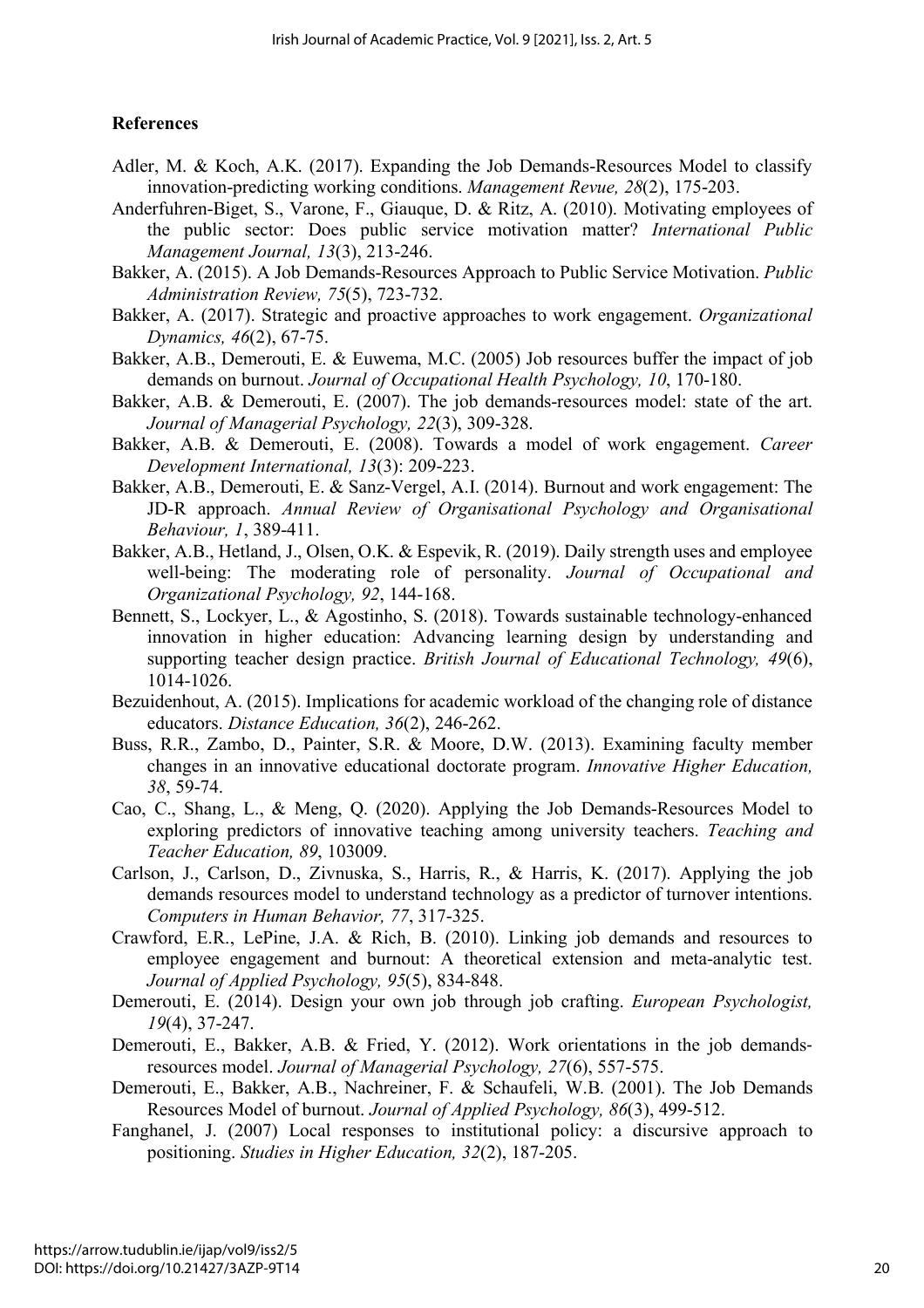- Garrosa, E., Moreno-Jiménez, B., Rodríguez-Muñoz, A. & Rodríguez-Carvajal, R. (2011). Role stress and personal resources in nursing: A cross-sectional study of burnout and engagement. *International Journal of Nursing Studies, 48*, 479-489.
- Gilbert, A., Tait-McCutcheon, S., & Knewstubb, B. (2021). Innovative teaching in higher education: Teachers' perceptions of support and constraint. *Innovations in Education and Teaching International, 58*(2), 123-134.
- Gosling, D., & Hannan, A. (2007). Responses to a policy initiative: The case of Centres for Excellence in Teaching and Learning. *Studies in Higher Education, 32*(5), 633-646.
- Hannan, A. (2005). Innovating in higher education: contexts for change in learning technology. *British Journal of Educational Technology, 36*(6): 975–98.
- Jaskyte, K., Taylor, H., & Smariga, R. (2009). Student and faculty perceptions of innovative teaching. *Creativity Research Journal, 21*(1), 111-116.
- Looney, J. (2009). *OECD Working Papers No. 24: Assessment and Innovation in Education*. OECD Publishing: Paris.
- Lueddeke, G. (1999). Toward a constructivist framework for guiding change and innovation in higher education. *The Journal of Higher Education, 70*(3), 235-260.
- Martins, J.T. & Nunes, M.D. (2016). Academics' e-learning adoption in higher education institutions: a matter of trust. *The Learning Organization, 23*(5), 299-331.
- Mudrak, J., Zabrodska, K., Kveton, P., Jelinek, M., Blatny, M., Solcova, I., & Machovcova, K. (2018). Occupational Well-being Among University Faculty: A Job Demands-Resources Model. *Research in Higher Education, 59*(3), 325-348.
- National Forum for the Enhancement of Teaching and Learning (2021) Structure of the Professional Development Framework. https://www.teachingandlearning.ie/ourpriorities/structure-of-the-professional-development-framework/
- Örtqvist, D. & Wincent, J. (2006). Prominent consequences of role stress: A meta-analytic review. *International Journal of Stress Management, 13*(4), 399-422.
- Parker, J. (2008). Comparing research and teaching in university promotion criteria. *Higher Education Quarterly, 62*(3), 237-251.
- Podsakoff, N.P., LePine, J.A. & LePine, M.A. (2007). Differential challenge stressorhindrance stressor relationships with job attitudes, turnover intentions, turnover, and withdrawal behaviour: A meta-analysis. *Journal of Applied Psychology, 92*(2), 438-454.
- Rizzo, J. R., House, R. J., & Lirtzman, S. I. (1970). Role conflict and ambiguity in complex organizations. *Administrative Science Quarterly, 15*, 150–163.
- Schaufeli, W.B. (2017). Applying the Job Demands-Resources model: A 'how to' guide to measuring and tackling work engagement and burnout. *Organizational Dynamics, 46*, 120-132.
- Salanova, M. & Schaufeli, W.B. (2008) A cross-national study of work engagement as a mediator between job resources and proactive behaviour. *The International Journal of Human Resource Management, 19*(1), 116-131.
- Samarawickrema, G., & Stacey, E. (2007). Adopting web-based learning and teaching: A case study in higher education. *Distance Education, 28*(3), 313–333.
- Schaufeli, W. (2017). Applying the Job Demands-Resources model: A 'how to' guide to measuring and tackling work engagement and burnout. *Organizational Dynamics, 46*, 120-132.
- Schaufeli, W.B. & Bakker, A.B. (2004). Job demands, job resources, and their relationship with burnout and engagement: a multi-sample study. *Journal of Organisational Behaviour, 25*, 293–315.
- Schaufeli, W.B., Bakker, A.B. & Salanova, M. (2006). The measurement of work engagement with a short questionnaire: a cross-national study. *Educational and Psychological Measurement, 66*(4), 701-716.